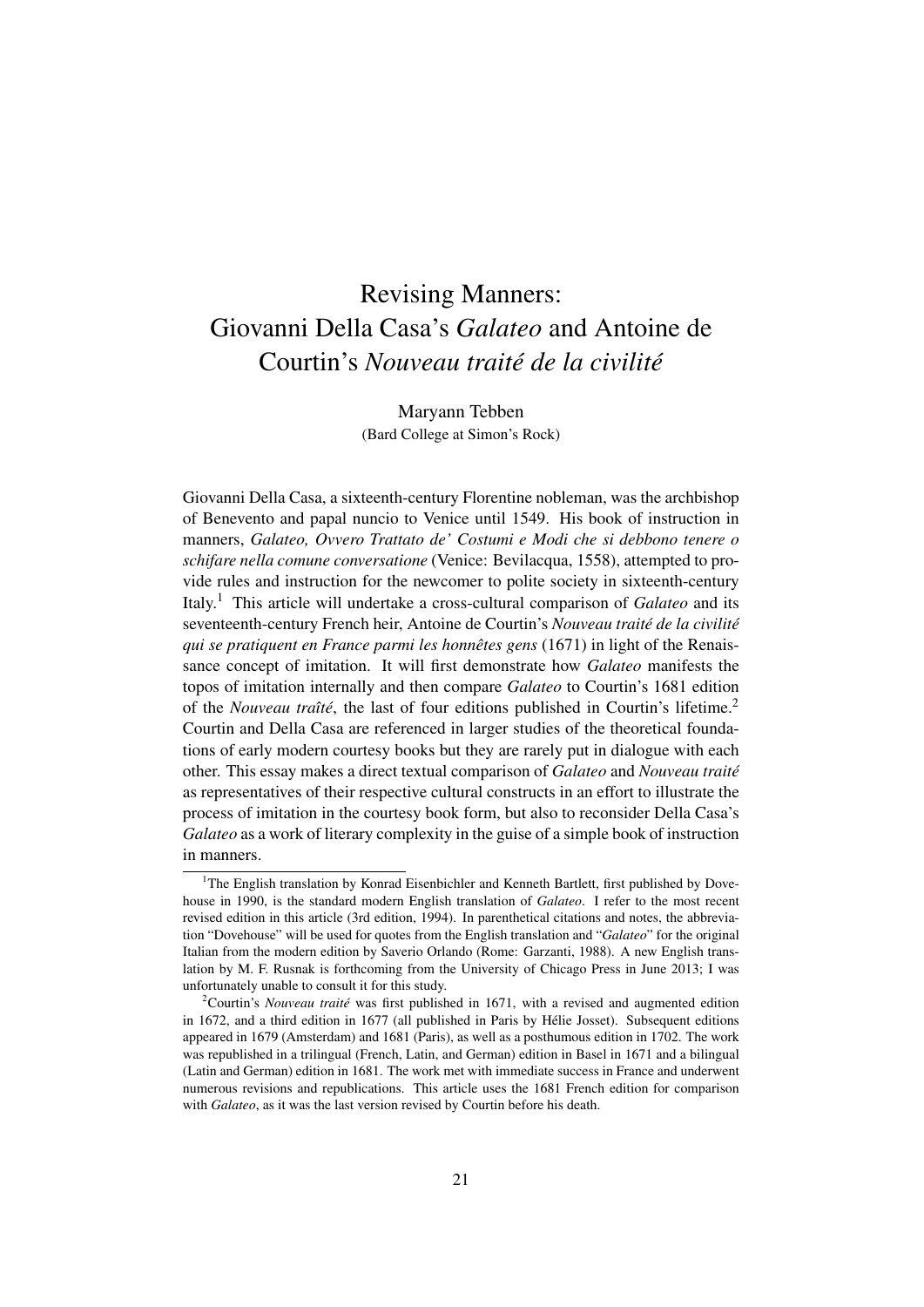In a comparative study taking Della Casa's and Courtin's texts at face value, there are elements of a literal imitation of the former by the latter, in form and content. Each author addresses his text to a young courtier-to-be, each lends authority to his text with citations from well-respected classical and contemporary sources, and each offers resolutely practical advice on a number of identical topics: table manners, conversation, dealing with one's superiors. W. Lee Ustick, among others, notes that many courtesy books in the seventeenth century borrowed ideas from *Galateo*: "This is particularly the case in such books as Courtin's *Rules of Civility*, which is more a manual of etiquette than a treatise on the conduct of life"  $(157)$ .<sup>3</sup> Della Casa's treatise has three overarching themes: shocking or disgusting acts, controlling one's desires, and aligning one's actions with one's surroundings (people, time, and place). First, *Galateo* proscribes behaviour that will shock the senses, then it addresses manners that run counter to the desires of self or others, and finally it warns against disproportionate actions, those that do not align with one's situation. The *Nouveau traité* takes up these same elements of civility, drawing from the same model–Cicero's *De officiis*–and sometimes using the same vocabulary. The first edition of the *Nouveau traité* lays out rules of comportment for a young courtier-to-be, and chapters added to the second edition (1672) address rules of conduct between superiors and inferiors and among equals. Courtin addresses his treatise to those with a natural inclination toward proper behaviour but who may be at a distance from Paris where they could otherwise learn manners in person.

Certain sections of Courtin's work reproduce Della Casa's text nearly word for word, and the *Nouveau traité* functions in some ways as a "translation" of *Galateo* into the terms of seventeenth-century French civility, but a close reading reveals that *Galateo* both invites and resists imitation by Courtin and that the courtesy book form shapes this imitation. This reading is informed by Norbert Elias's determination in *The Civilizing Process* that the development of a progressively rigid social hierarchy by the upper classes led to progressively complex rules for manners, an evolution that he observes across texts by Erasmus, Baldassare Castiglione, and Della Casa (80). This evolution becomes plainly apparent in a comparison of the rules put forth by Della Casa and Courtin. Elias further notes that as society evolved, disgust at offensive behaviour increased (59). Disgust is certainly a primary consideration for Della Casa, who opens his treatise with admonitions against "stomachevoli" [disgusting] actions, and the emphasis on avoiding bodily offenses (smell, dirt, gestures) in *Galateo* reinforces the shift in Renaissance codes of civility from a focus on ethics to a focus on manners, primarily (for Elias) a concern about appearing vulgar to others. Courtin refines these bodily rules to the point of absurdity in a context of minute social observation and behavioral construction at court, a reaction to the drastic reduction of political influence by the nobility as Louis XIV centralised his power. The Renaissance courtesy book set down by

 $3$ Ustick declares, however, that Courtin concerned himself mainly with the external elements of good manners and not "the psychological basis of conduct, as Della Casa had done" (158).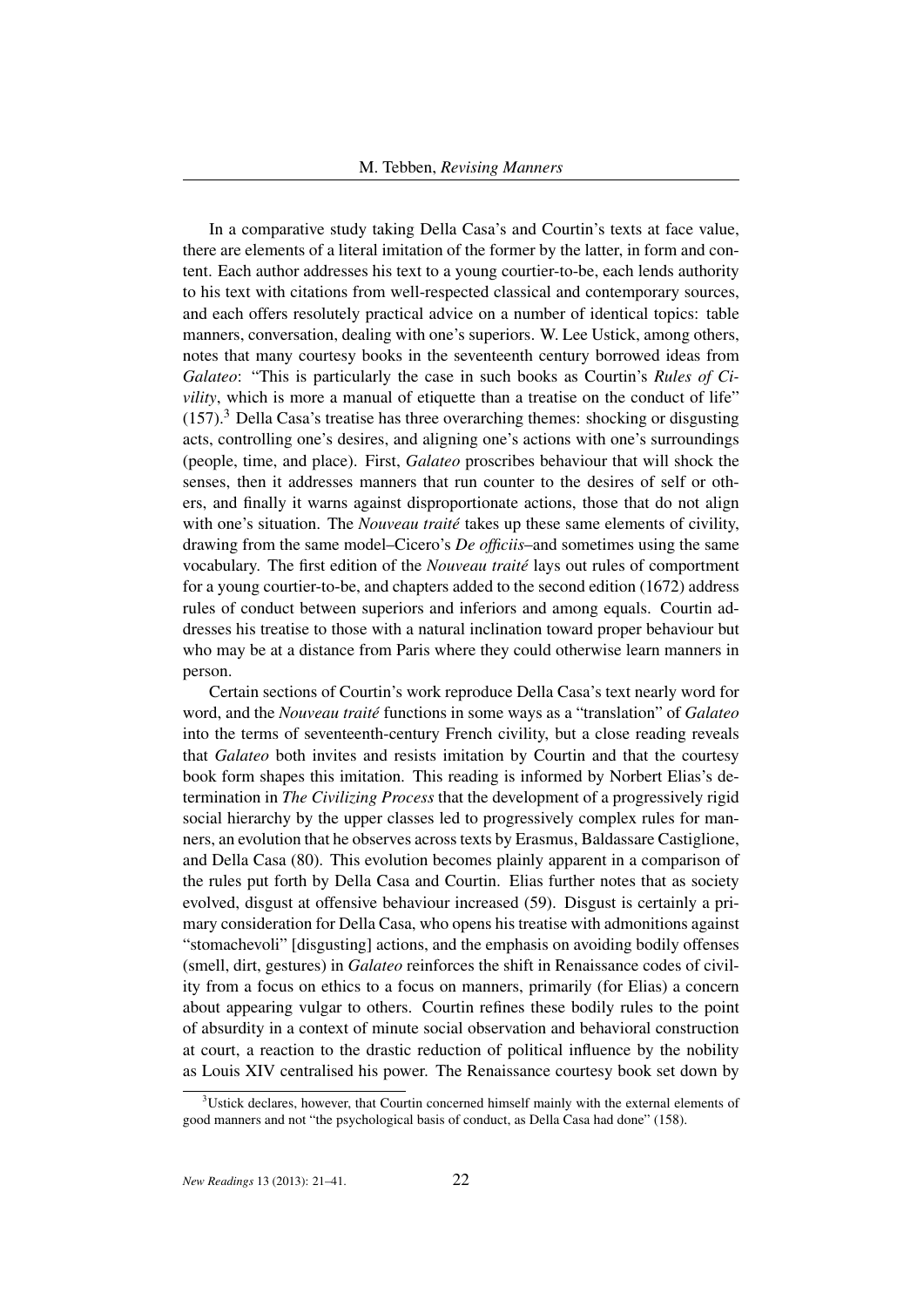Della Casa necessarily captures a different set of social factors from those motivating Courtin, but an analysis of Courtin as an imitation of Della Casa enriches the reading of both works by revealing their common models.

Petrarch provides a workable definition of literary imitation (or *imitatio*) in his *Familiares*: he notes a preference for texts "that hinted at but did not reproduce verbatim the classical models lying beneath the surface" favoring *similitudo* over *identitas* (Hainsworth & Robey 299). A relevant example for a study of French-Italian comparative imitation is the poetry of Joachim Du Bellay, whose *Olive* poems are an overt imitation and rewriting of sonnets from Ludovico Ariosto and other Italian poets, and Du Bellay's *Deffence et illustration de la langue françoise* (1549),<sup>4</sup> an imitation of Sperone Speroni's *Dialogo delle lingue.* In *Olive* and the *Deffense*, Du Bellay effects a stylistic imitation of his Italian models, thematic adaptation to a different set of common references, and perfection of language from Italian to French. As a courtesy book, *Galateo* presents a different set of challenges for its imitator, since good manners are difficult to define and tightly bound to the fashions of the age to which they belong. Nevertheless, *Galateo* demonstrates that imitation of books of manners is possible to a point, in the tradition of courtesy books that borrow from classical texts.

Like other early modern authors of these treatises, Della Casa inherits the concept of the *vita civile* from Cicero, that man acts within and is shaped by civil society, as well as the value of the *paideia* or classical education (Bury 190). Michael Curtin notes that "as humanists, courtesy writers drew an assurance and authority from classical antiquity that kept them from strict dependence on aristocratic standards" (397). Specifically in *Galateo* and in the 1559 *Trattato degli uffici communi* [Treatise on Common Duty],<sup>5</sup> Della Casa transcribes a passage from Cicero's *De officiis* on the importance of consistency in outward appearance: "Conviensi adunque alle costumate persone aver risguardo a questa misura che io ti ho detto, nello andare, nello stare, nel sedere, negli atti, nel portamento et nel vestire et nelle parole e nel silenzio e nel posare e nell'operare" [It is therefore suitable for wellmannered persons to be mindful of this balance of which I have spoken in their walking, standing, sitting, movements, bearing, and in their dress, in their words, in their silence, in their repose, and in their actions] (*Galateo* 79; Dovehouse 89).<sup>6</sup> Courtin also borrows from Cicero, referring to *De officiis* numerous times throughout his text, and notably reproducing Cicero's definition of modesty as "tact" or the

<sup>4</sup> From the *Deffense*: "Je veux bien avertir ceux qui aspirent à ceste gloire d'immiter les bons aucteurs Grecs et Romains, voire Italiens, Hespagnolz et autres" [I would like to advise all those who aspire to this [literary] fame to imitate the fine Greek and Roman authors, even Italian, Spanish and others] (Du Bellay 71). All translations from French and Italian texts other than *Galateo* are my own.

<sup>5</sup>The *Trattato degli uffici communi* is the vernacular edition of Della Casa's *De officiis inter potentiores et tenuiores amicos* (translated into English by Henry Stubbe as *The Arts of Grandeur and Submission* in 1665), the latter likely composed between 1537 and 1543 and first published in 1546.

<sup>6</sup>The imitated text is Cicero, *De officiis*, I.35 "Status, incessus, sessio, accubatio, vultus, oculi, manum motus teneant illud decorum" (*Galateo* 79 n. 5).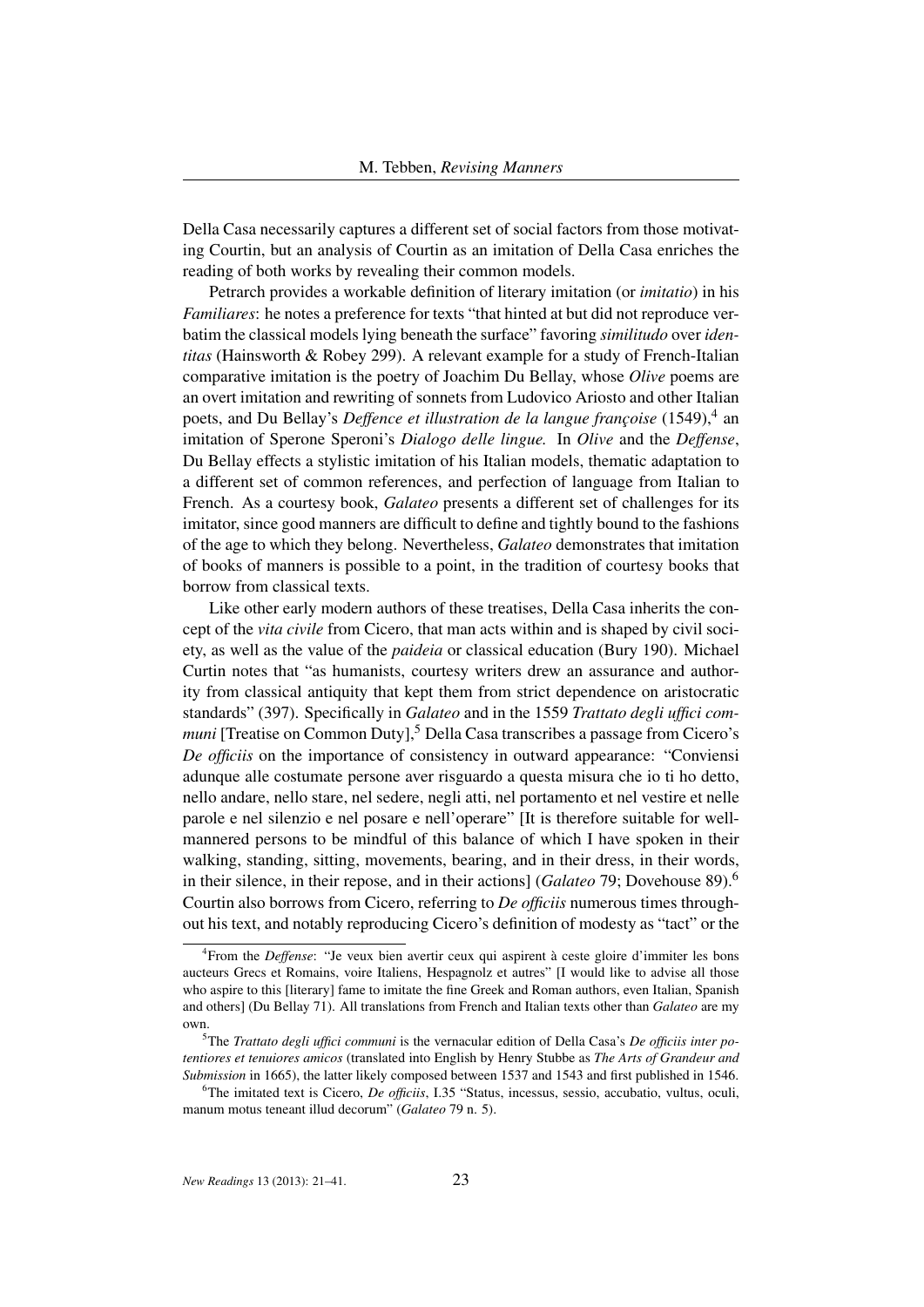art of aligning one's actions with the proper place and time (Grassi 17), the same instruction Della Casa offers in *Galateo* in his discussion of ceremonies and forms of address.<sup>7</sup>

Although *Galateo* contains theoretical and conceptual links to classical texts, stylistically it departs from its models, first in language. *Galateo* is written in the vernacular, a change from Della Casa's numerous prose works in Latin.<sup>8</sup> The rise of humanism in fifteenth-century Italy corresponded with the rise of the vernacular and the adoption of Florentine Italian as a standard literary language, previously established in the works of Petrarch and Giovanni Boccaccio.<sup>9</sup> Humanist dialogues written in Latin were addressed to a learned audience, while later vernacular dialogues with factual content were intended for an "audience of 'idioti"' [the uneducated] (Cox, *Renaissance* 63). The perception of *Galateo* as a vernacular dialogue and therefore a departure from rhetorical works in Latin is complicated by Della Casa's previous publication of *De officiis inter potentiores et tenuiores amicos* (1546), a Latin treatise on relationships between superiors and inferiors, and the *Trattato degli uffici communi* in the vernacular. *Galateo* is dedicated to and was named for Galeazzo (Galatheus) Florimonte, Bishop of Sessa, who originally encouraged Della Casa to write *De officiis*, which appeared in 1546 but was poorly received, called "too pedantic, derivative, and literary to be successful" (Dovehouse, Introduction 21).<sup>10</sup> Although it has a wider scope, *Galateo* borrows from Della Casa's earlier treatise, even using the same excessively pedantic term *conciossiacosaché* (in so much as) with which *Galateo* famously begins (*Trattato* 143, qtd. in Saccone 133). In a letter of January 1559 to Piero Vettori, later the editor of Della Casa's works in Latin, Annibale Rucellai, Della Casa's nephew, declared that *Galateo* "fu fatto solo per scherzo e per vedere come la nostra lingua tollerava quello stile così umile e dimesso" [was only written as a joke and to see how our

<sup>&</sup>lt;sup>7</sup>In Della Casa, the narrator instructs that "bisogna avere riguardo al tempo, all'età, alla condizione di colui con cui usiamo le cerimonie e alla nostra" [one must respect the time, age and status both of the man with whom we use these formalities and of ourselves] (*Galateo* 41; Dovehouse 59). In Courtin, civility demands that one behave according to one's own age and status, "prendre toujours garde à la qualité de la personne avec laquelle on traite" [always be aware of the rank of the person with whom one is dealing], and respect the time and place of one's encounters with others (4).

<sup>8</sup>Della Casa's writings in Latin include *De officiis*, a biographical essay on Pietro Bembo, and orations on Thucydides, collected in *Joannis casae latina monumenta* (Florence: Bernardi, 1567). At least two sixteenth-century Latin translations of *Galateo* were produced, one by Nathan Chytraeus (Frankfurt: Wechelum, 1580) and another by Niccolò Fierberto (Rome: Giliotto, 1595), later republished in a bilingual "Toscano" and Latin edition (Padua: Comino, 1728).

<sup>9</sup>Like other works of the period, Della Casa's *Galateo* is coloured by the *questione della lingua*, a longstanding debate over which form of the *lingua volgare* should become the Italian national language. In their introduction to the Dovehouse translation, Eisenbichler and Bartlett confirm that Della Casa was attentive to the ongoing linguistic changes: "The old narrator is thus made to speak in a contemporary idiom about contemporary matters, though the old man does try to elevate his language by emulating Boccaccio's style and by making classical allusions" (Dovehouse 24).

<sup>&</sup>lt;sup>10</sup>Eduardo Saccone puts the date of origin for *De officiis* at 1541, citing Stefano Carrai, "Sulla data di composizione del 'De officiis' del Della Casa", *Rinascimento* 20 (1980): 383–387 (Saccone 129 n. 32).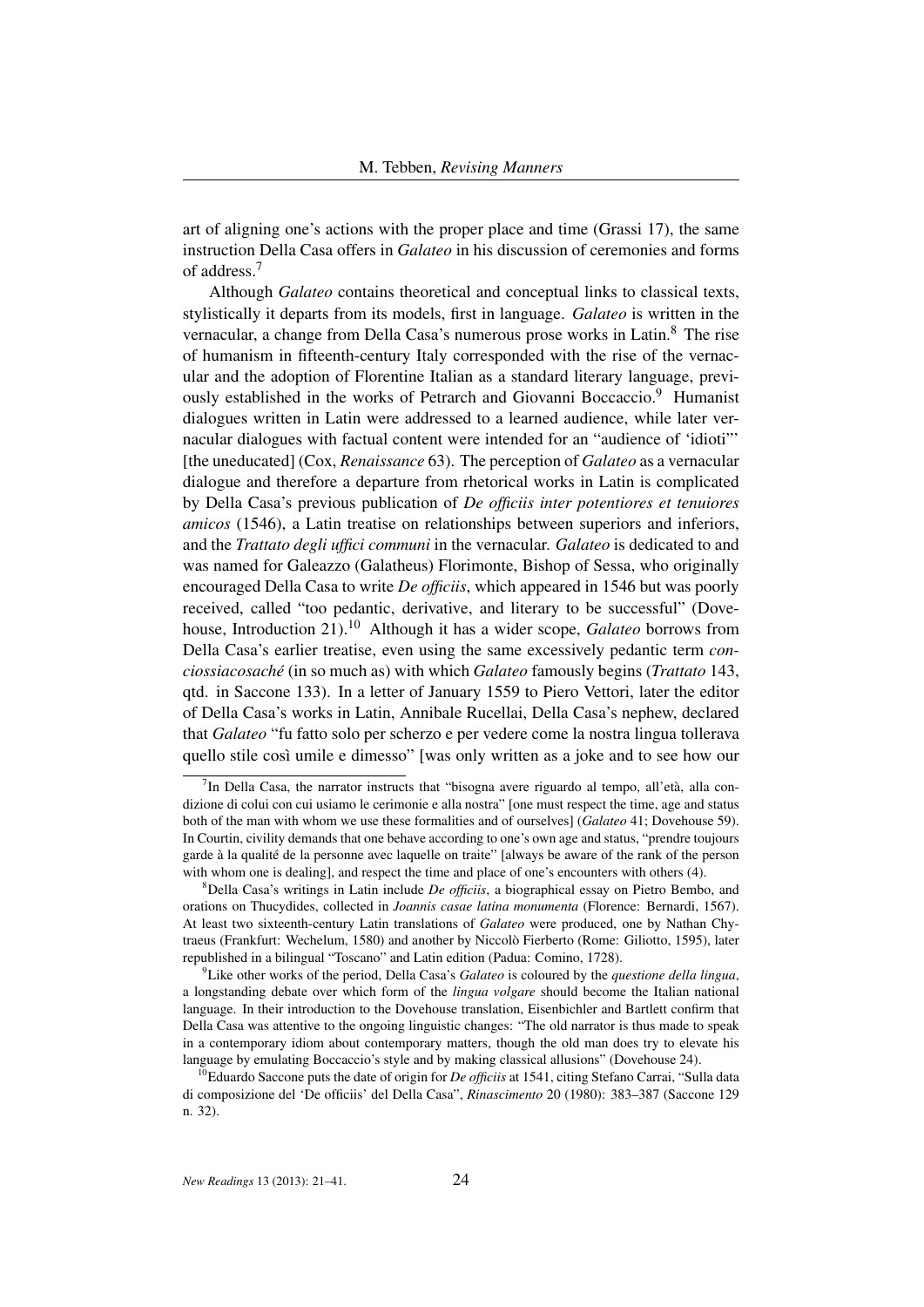language would withstand such a modest and simple style] (qtd. in Quondam 51). The stylistic differences between *Galateo* and Della Casa's other works, as well as *Galateo*'s curious narrative construction, have kept this idea in circulation.<sup>11</sup>

A number of critics have identified similarities to Castiglione's *Il libro del Cortegiano* [The Book of the Courtier] (1528) in *Galateo*, including Peter Burke who claims that "there is little doubt" that Della Casa used Castiglione "without naming the book or its author" (83). The chapter on wit (Chapter 20 in the modern edition) clearly draws from Castiglione, as does the association of manners with "aesthetic virtuosity and technical excellence" rather than (principally) moral goodness, a shift that would "help substantiate an entirely different infrastructure of social relations–one giving body to a civil, as opposed to an ecclesiastical, power" (Arditi 55). However, Castiglione argues for service to a prince, while Della Casa's narrator endorses the *vita civile* and emphasises relations among men. Castiglione's ideal courtier succeeds because of his noble birth and his elevation by association with a noble superior. Della Casa seems to say that the nobility of virtue as demonstrated in deeds is equivalent to the nobility of birth, although his narrative structure undermines this declaration, as will be discussed later. *Galateo* does take part in the evolution of the Renaissance dialogue form after Castiglione's *Courtier*, which functioned as a "representation and celebration of the art of *civil conversazione* as practiced in the Italian courts" (Cox, *Renaissance* 25). In midsixteenth century Italy, a shift toward monological forms of dialogue, as well as a move toward dialectical rather than rhetorical dialogues in the vernacular (Cox, *Renaissance* 89), accommodated Della Casa's own authorial evolution. Although Della Casa's earlier writing had taken the form of orations and treatises, *Galateo* is a book of instruction in one voice from an older man to a younger one, originally published without chapter divisions as an extended series of instructions.<sup>12</sup> Using terms established by Virginia Cox, *Galateo* may be considered a closed dialogue in which the reader (the imagined student) occupies the position of interlocutor "diligently absorbing [his] master's words, without making any contribution of [his] own" (*Renaissance* 3), even if Della Casa's title uses the term "Trattato" [treatise].

Linguistically and conceptually, Della Casa's *Galateo* seems to rewrite the rules of proper behaviour to include the young man who is not born into polite society, a notion that the author does not in fact accept. In fact, *Galateo* is itself a sort of imitation, a mimesis of an *idiota*'s version of a courtesy book, as performed by a gentleman. The narrator of the text is called an *idiota*, an uncultured non-

<sup>11</sup>Amedeo Quondam discusses this perception at length in his introduction to *Giovanni Della Casa: Un seminario per il centenario* (Rome: Bulzoni, 2006). Della Casa's secretary, Erasmo Gemini de Cessis, objected to Rucellai's other infamous claim that Della Casa intended for his papers to be burned; Gemini is responsible for the publication of the first edition of *Galateo* in 1558.

<sup>12</sup>Composed between 1551 and 1554, the *editio princeps* of *Galateo* was published posthumously in Venice in 1558 without chapter divisions or a preface. In the 1578 edition (Florence: Giunti), an editor added a prefatory index of "le cose più notabili" [the most noteworthy things] in the book, but left the text whole. The chapter divisions were established in the eighteenth century, in the Pasinello edition (Venice, 1728) and the bilingual Comino edition (Padua, 1728). Burke details a similar evolution of prefaces, annotations, and indexes in editions of Castiglione's *Courtier* (42–43).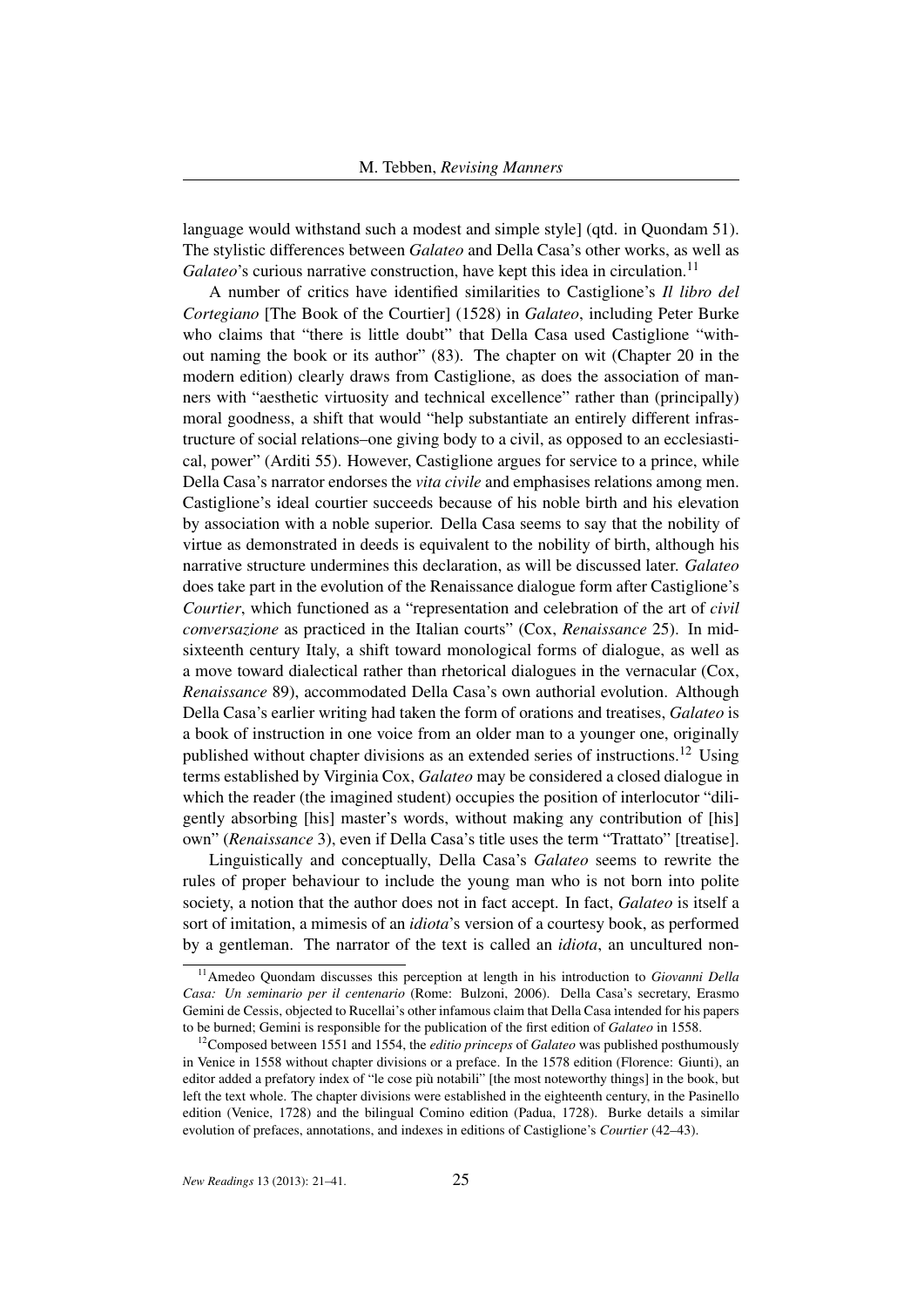courtier. The book's subtitle indicates that the instruction contained in the book is given "sotto la persona d'un vecchio idiota", that is, a narrator who is fictionalised and distanced from Della Casa. The *idiota* is performed by an educated gentleman and his performance betrays him at times, in learned allusions to classical authors (Petrarch, Boccaccio, Dante) and in his "parodic imitations of failed sprezzatura" when the narrator is clumsy or wrong (Berger 197). The contrast between the *idiota* as narrator and Della Casa as author is not simply one of learned manners versus experience but a conflict between new and old aristocrats, between those who have natural grace and manners and those who must be taught. The *idiota*'s failure shows that, according to Della Casa, imitation of gentlemanly behaviour is not possible by the unworthy: "The impersonation dramatizes [Della Casa's] antipathy toward a discourse aimed at alienating what was once rightfully the special property of nobles like himself and making it–in the words of the Dovehouse editors–'the common property of all men'" (Berger 212).

The earliest French translation of *Galateo* in 1562 by Jean du Peyrat<sup>13</sup> reflected this cultural adaptation. Dedicated to Henri de Bourbon, Prince of Navarre (Henri IV), later king of France, the intended reader is clearly the court gentleman (unlike Della Casa's original) but Du Peyrat's preface speaks to the changing conception of a properly behaved *gentilhomme* whose virtue (*vertu*) will no longer be judged by his skill at horsemanship or arms or even his comportment with court ladies, but by "le service de table devant les Roys et Princes, la façon d'agencer son langage respectant les personnes selon leurs degrés et qualités, les oeillades, les gestes et jusques au moindre signe et clin d'oeil qu'il saurait faire" [his table manners before kings and princes, his way of harmonising his language according to the rank and quality of his audience, his glances, gestures and even the smallest wave and wink of the eye that he might make] (6–7). Du Peyrat proclaims the value of Della Casa's text for the instruction of French youth, and maintains the integrity of the original text. Della Casa was certainly not the first Italian writer to have had a direct influence on seventeenth-century French polite society. Both Castiglione's *Courtier* and Stefano Guazzo's *La Civil conversazione* (1575) were translated into French shortly after their publication and remained in circulation through the next century with a number of translations and reprintings.<sup>14</sup> Several French works published in the seventeenth century followed the model of the *Courtier* directly, including *L'Honnête homme ou l'art de plaire à la cour* [The Gentleman or the Art of Pleasing at Court] (1630) by Nicolas Faret, a non-noble. Faret's text was immensely influential in France, and while it reproduced a number of passages from the *Courtier*, "Faret's text is devoid of the ambiguities that give the *Cortegiano* its unmistakable flavor" (Arditi 127). In *L'Honnête homme*, the source of honour

<sup>&</sup>lt;sup>13</sup>Paris: Kerver, 1562. There were a number of subsequent translations into French, including an anonymous 1573 translation and a 1609 edition in French, Latin, German, and Spanish. Gilles Ménage published the definitive seventeenth-century French translation (Paris: Jolly, 1667) noted by many scholars of Della Casa.

<sup>14</sup>The *Cortegiano* was translated into French by Jacques Colin in 1537, Guazzo's *La Civil conversazione* by Gabriel Chappuys in 1579. On the French reception of these Italian works, see Magendie.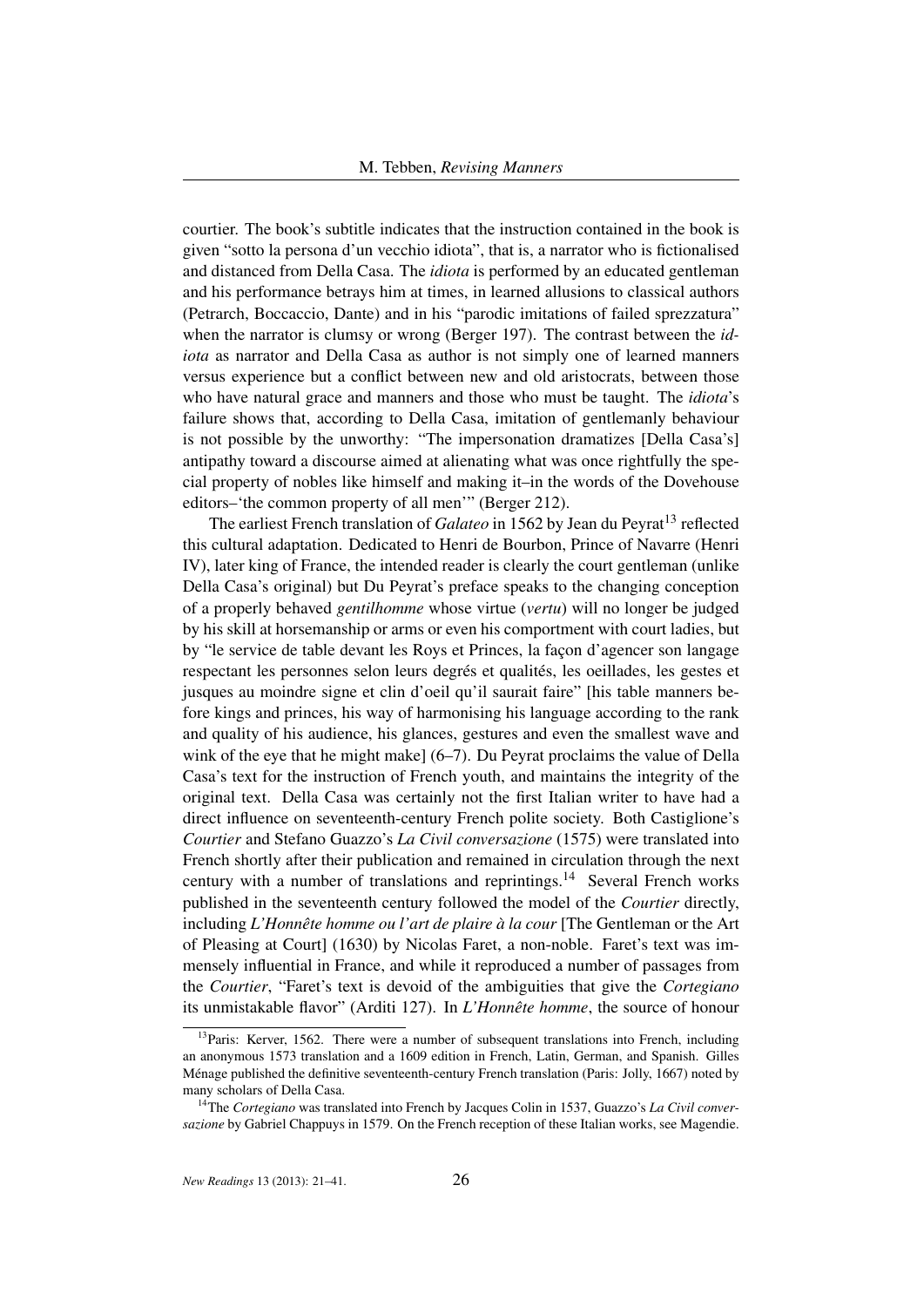and glory for nobles is decidedly the king and the court, not inborn grace or honourable actions. For Faret as for Courtin later in the century, the subtle modes of self-fashioning permissible in Italian Renaissance societies had clearly given way to a firmly entrenched collective set of rules for social and political advancement.

The 1666 French translation of *Galateo* takes further liberties that adapt the text to seventeenth-century French customs.<sup>15</sup> The French title *Galatée ou l'Art de Plaire Dans la Conversation* already reflects a change in context, replacing Della Casa's "customs and fashions" in social conversation with "the art of pleasing", a more active construction that seems to convey the expectation for social advancement via conversation germane to the salon society of the French seventeenth century in which successful courtiers were expected to learn and practice the art of conversation. The translator, Jean-Baptiste Du Hamel, acknowledges the value of *Galateo* and of Castiglione's *Courtier* as models of behavior, as well as Faret's *L'Honnête homme*, but notes that these rules have little use as intellectual exercises and are only valuable with real-world applications, presaging Courtin's practical treatise of concrete rules.<sup>16</sup> Du Hamel admits that this is not a word-for-word translation, likening his work to that of a painter who adopts "le même air, d'imiter les mêmes postures, sans s'attacher trop scrupuleusement aux mêmes couleurs ni à la même draperie. Souvent même ils laissent échapper quelque trait de leur imagination, et ne sont pas fachés de donner à leur ouvrage l'air d'un original" [the same look, imitates the same gestures, without clinging too closely to the same colours or the same draping; sometimes he even lets fly a bit of his own imagination, allowing himself to give his work the look of an original] (Préface, n. pag.).<sup>17</sup> Even with this gesture toward imitation, Du Hamel's translation remains mostly literal. Du Hamel annotates the few specific passages he changed or omitted, and these choices occasionally flatten or remove the subversive effect of the *idiota* voiced by Della Casa, an effect that will become more pronounced in Courtin's imitation. In a section on the impropriety of telling sad stories, Du Hamel rewrites the passage in *Galateo* that offers a cure for someone who needs to relieve sadness with tears: one should either "medicarlo con la mostarda forte o porlo in alcun luogo al fumo" [give him strong mustard to eat, or put him in a room full of smoke] (*Galateo* 25; Dovehouse 48). In Du Hamel's version, tears can be induced by those in need "par diverses sortes de moyens qui ne sont pas fort difficiles" [by all kinds of methods that are not very difficult] (48), retaining the reference to those who need to cry

 $17$ I have modernised the spelling and punctuation of excerpts from Du Hamel and Courtin.

<sup>&</sup>lt;sup>15</sup>For the purposes of this article, Jean-Baptiste Du Hamel's translation (Paris: Guignard, 1666) best serves the theme of imitation with its deliberate engagement with the task of rewriting *Galateo* for a French audience, as indicated in the revised title, the translator's preface, and the appendix of "Remarques" detailing the adaptations he made.

<sup>16</sup>"Quand un homme saurait toutes les règles du *Galatée*, du *Courtisan*, et de *L'honnête homme* de Monsieur Faret, s'il n'avait aucun commerce avec le monde, toutes ces règles lui seraient inutiles" [If a young man learned all of the rules of *Galateo*, *The Courtier*, and *The Gentleman* of Mr. Faret, if he had no interaction with the world, all of these rules would be useless to him] (Préface, n. pag.). An author of philosophic and scientific texts in Latin and a vicar, Du Hamel also published a translation of Castiglione's *Courtier* (Paris: Loyson, 1690).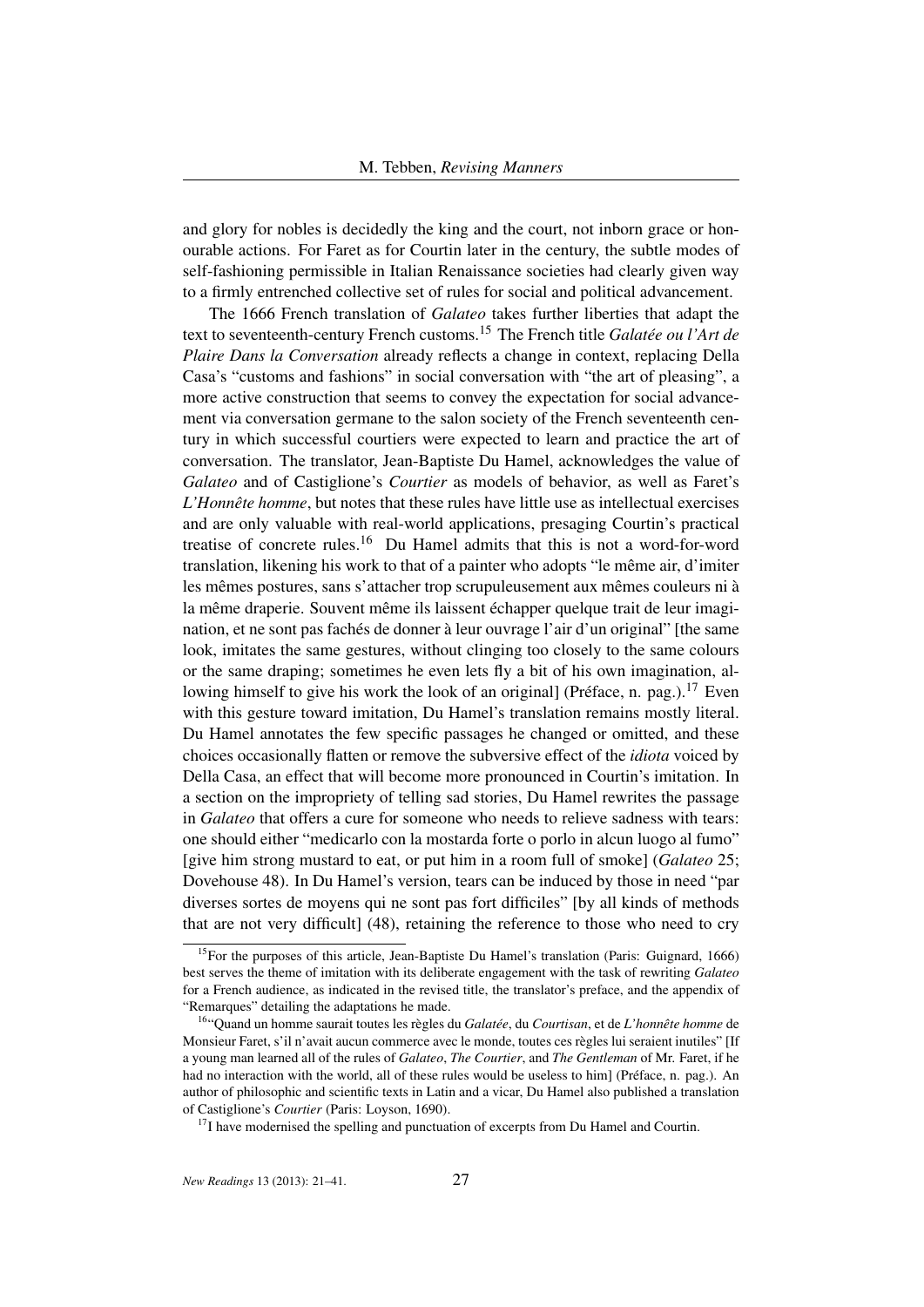but removing the absurd remedy voiced by the uneducated *idiota*. The memorable imagery is lost and so is the depth of the *idiota*'s ignorance that should render his authority on these matters suspect.

The *similitudo* imitation of Della Casa's *Galateo* falls to Courtin, with respect to the broad themes of *Galateo* and the goal of offering practical advice on manners. Courtin replicates Della Casa's discussion of forms of address for superiors and inferiors, or "ceremonies of duty" (*Galateo* Ch. 14; Courtin Ch. 5), and the necessity of following established standards in letter-writing (*Galateo* Ch. 16; Courtin Ch. 17). Without acknowledging a direct imitation of Della Casa by Courtin, Marie-Claire Grassi indicates a number of correlations between the two texts, including the notion of avoiding excess that appears as practical advice in Della Casa and as moral guidance in Courtin, especially in the sections added to the 1702 edition (Grassi 29). Familiar with royal courts but not himself a courtier, Courtin pursued a diplomatic career in the service of King Gustave of Sweden and Louis XIV, and was granted noble status in 1651. The beneficiary of both a classical education and direct experience with the rules of court etiquette, Courtin composed the *Nouveau traité* at the end of his career in order to pass on his acquired knowledge in both realms. *Galateo* was clearly one of the models for the *Nouveau traité*, but in the courtesy book genre the *similitudo* imitation encounters certain challenges.

Like Faret, Courtin uses a narrative style to convey his instructions, leaving behind the more playful dialogue form found in Castiglione and Della Casa. The aim of Courtin's book is to teach the rules of *honnêteté* and Christian morals, to offer a theoretical and a practical treatise on manners.<sup>18</sup> These two goals separate Courtin from Della Casa at the outset, *honnêteté* being an amorphous term for the set of gentlemanly manners expected in French courtly circles<sup>19</sup> and explicit instruction in Christian morality being outside of the purview of Della Casa's *idiota*. *Honnêteté* and *sprezzatura* (an untranslatable term for elegant behaviour that avoids extremes and is artfully expressed so that it does not seem put on) are perhaps distant cousins, but the difficulty of defining each term and each one's intrinsic connection to the society that produced it demonstrates in a metonymic way the difference between *Galateo* and *Nouveau traité de la civilité*. Courtin dispenses with the narrative doubling employed by Della Casa and dedicates the book to the Duc de Chevreuse, held up as a perfect model of civility.<sup>20</sup> He does not perform

<sup>18</sup>Courtin's other published works include *Traité de la Jalousie ou Moyen d'entretenir la paix dans le ménage* [Treatise on Jealousy or How to Maintain Peace in the Household] (1674), *Traité du point d'honneur ou règles pour converser et se conduire sagement avec les incivils et les fâcheux* [Treatise on the Mark of Honour or Rules on Conversation and Conducting Oneself Politely with Uncouth and Unpleasant People] (1675), and *L'Art de devenir éloquent* [The Art of Becoming Eloquent]  $(1677 - 80)$ .

<sup>19</sup>Bury treats *honnêteté* as the "'synthèse à la française' de la notion de civilité" [French synthesis of the concept of civility] (180).

 $20$ Charles Honoré d'Albert de Luynes, Duc de Chevreuse, was a private advisor to Louis XIV and the son-in-law of Jean-Baptiste Colbert, Minister of Finance to Louis XIV. He is descended from Charles d'Albert, duc de Luynes (a favorite of Louis XIII) and Marie de Rohan, known as the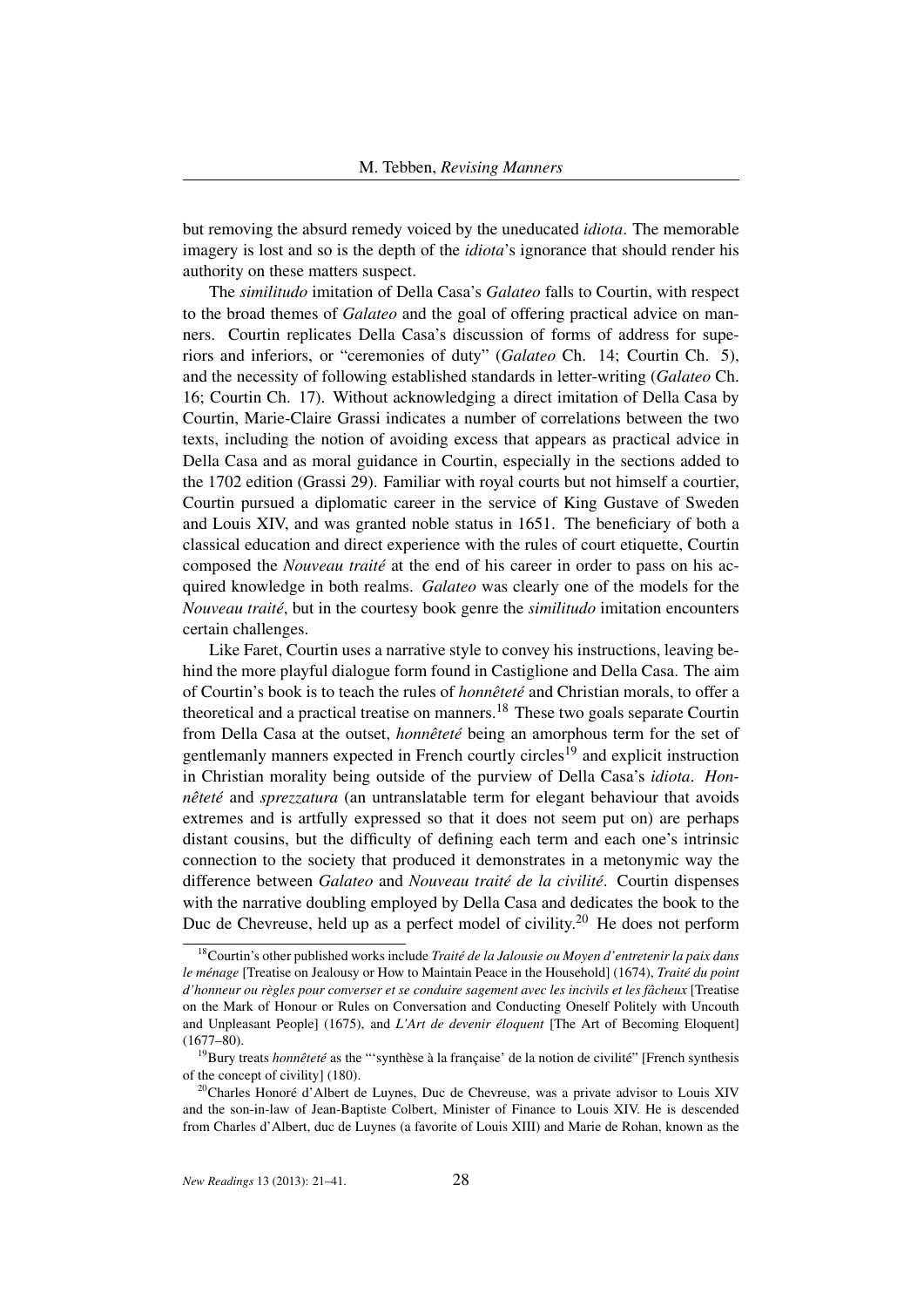a dissimilar narrator but puts forth his instruction directly, dispensing with the veil of judgment that good manners are the domain of an elite group determined by birth. Rather, Courtin affirms that it is possible to teach manners to the uncouth (called *grossiers*) and claims that these *grossiers* could become part of civil society. It should be noted that while Della Casa plays with the evolving Italian dialogue form, composing a fictional monologic dialogue that is entitled a "Trattato", Courtin offers a nonfiction, practical work that is a treatise in name and in function. In line with his effort to provide a meaningful guide to life at court, Courtin revised the second and subsequent editions to incorporate suggestions from his readers and to include new elements that he determined essential to "ce livre que l'on pourrait presqu'appeler maintenant l'ouvrage de tout le monde" [this book that one could almost now call everyone's work] (Avertissement, n. pag.). The moral character of the *Nouveau traité* expanded over time with material Courtin added to the revised editions, and was less a function of his professional or personal inclinations than the increasing moralisation of the French court in the late seventeenth century under the influence of Madame de Maintenon, the king's companion. In addition, Courtin includes women in his intended audience in the 1681 edition, seeing this instruction as a means for them to transmit good manners to their children.

There are few mentions of women in *Galateo*, and when women are present in *Galateo*, they are used to illustrate defective behavior: "sensitivity and fastidiousness" in one section (*Galateo* 24; Dovehouse 46),<sup>21</sup> and sensory disgust in another, the scene of a well-dressed woman washing dishes in the gutter. Della Casa's pejorative rendering of women may be related to his ecclesiastical career, but it is not new to his work; in 1537 he composed the misogynist treatise *An uxor sit ducenda* [On Whether to Command One's Wife], repeating the theme of the castrating power of the female figure found in some of his earlier poetry. The point of Della Casa's reference to the high status woman doing low status work in public is to illustrate that beauty is found in unity and that inconsistency is ugly, not just in physical appearance but in speech and acts as well. The woman exhibits behavioral dissonance (a noble woman should not be doing this work) and she would therefore be displeasing even if there were no physical offense: "né perciò ti verrebbe di lei né odore né sapore aspero né suono né colore alcuno spiacevole né altremente farebbe noia al tuo appetito, ma dispiacerebbeti per sé quello sconcio e sconvenevol modo e diviso atto" [even if there were no harsh odour or taste from her, nor any irritating sound or colour, nor anything else about her that should trouble your senses, you would still be displeased by that unpleasant, unbefitting and unsuitable act] (*Galateo* 76–77; Dovehouse 87). But the suggestion of offensive odors and sounds implies that they might be present, and the picture is hardly flattering, especially since it is not offset by other positive female portraits in the book. Harry Berger interprets the scene as an illustration of the Renaissance

Duchesse de Chevreuse after her second marriage to Claude de Lorraine.

<sup>21</sup>"Questa tenerezza adunque e questi vezzosi modi si voglion lasciare alle femmine" [Such sensitivity and such fastidiousness are best left to women] (*Galateo* 24; Dovehouse 46).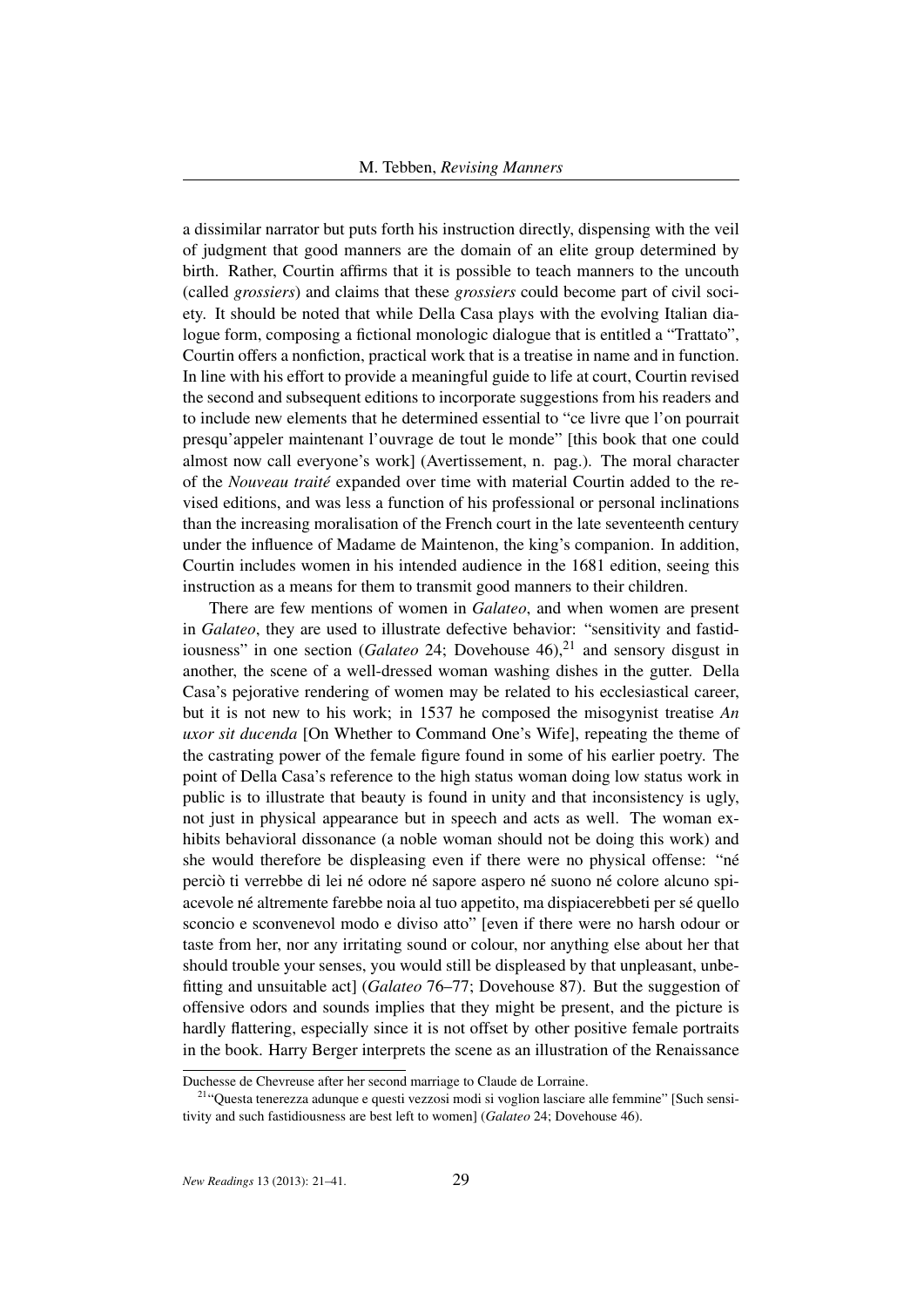male's anxiety of disempowerment by women, that "the danger of being overcome by the desire to embrace the ideal and make it one's own is the danger of becoming effeminized" (223). Courtin, part of a court society in which women were instrumental in socialising men and creating venues for social talk, seems to exhibit no such fear. As part of the *vie mondaine*, the salons especially enabled women to gain social status because the gatherings were hosted by women and attended by a primarily female public, and because they were dedicated to conversation, an activity to which women were acknowledged to be ideally suited.<sup>22</sup> Courtin addresses the "civilité des Dames" directly in the 1681 edition, noting that "C'était assez que leur marquer en général quelques principes, pour leur donner lieu de suppléer ellesmêmes le reste. Outre que la plupart des préceptes que l'on donne aux hommes, peuvent servir pour les femmes" [it was enough to indicate to them a few general principles to give them the chance to fill in the rest themselves. In any case, most of the rules that we give to men can apply to women] (Courtin xii).

*Galateo* is perhaps best known for its rules of comportment at table, even though these two sections are among the shortest in the book. In terms of table manners, there is a noticeable difference of degree of expected knowledge between the two books. For Della Casa, the instructions are brief and practical: do not gulp your food or stuff your cheeks; do not dirty your napkin so much that it is disgusting; do not sniff the wine or food of other guests; do not spit, scratch, or blow your nose at the table. In terms of the social aspect of eating, Della Casa notes that the eater must realise that everyone is watching and the watchers must be discreet about watching, holding their comments on how much or little the eater is eating, for example, because such behaviour reflects badly on the observer (*Galateo* 98– 99). In general, Della Casa says very little about correcting the behaviour of other people, save for his anecdote about a "Messer Galateo" who gracefully and discreetly informs Count Ricciardo, an otherwise well-mannered gentleman about a small defect: that he makes an unpleasant sound when chewing. In fact, the correction comes second-hand, from the esteemed bishop of Verona, Giovanni Matteo Giberti, who had dined in the company of the gentleman the previous evening. The bishop wishes to convey this correction in the gentlest manner possible, and asks Galateo to offer it as a "un dono per sua parte" [gift on his behalf] that should be received "con lieto animo" [with a happy heart] (*Galateo* 12; Dovehouse 38). After a moment of embarrassment, the Count declares that "se tali fossero tutti i doni che gli huomini si fanno infra di loro, quale il suo è, eglino troppo più ricchi sarebbono che essi non sono" [men would be far richer than they are if all the gifts they gave each other were like (the bishop's)] (*Galateo* 12; Dovehouse 38).

By framing the example as an anecdote, Della Casa puts his narrator at a further remove from this lesson, and confirms that instruction in manners is properly given from those who are higher on the social scale (unlike his *idiota*, swiftly rendering the whole enterprise suspect). The way in which the bishop offers his

<sup>&</sup>lt;sup>22</sup>On the "mission civilisatrice" [civilising purpose] of women in the seventeenth-century French salons, see Timmermans and Goldsmith.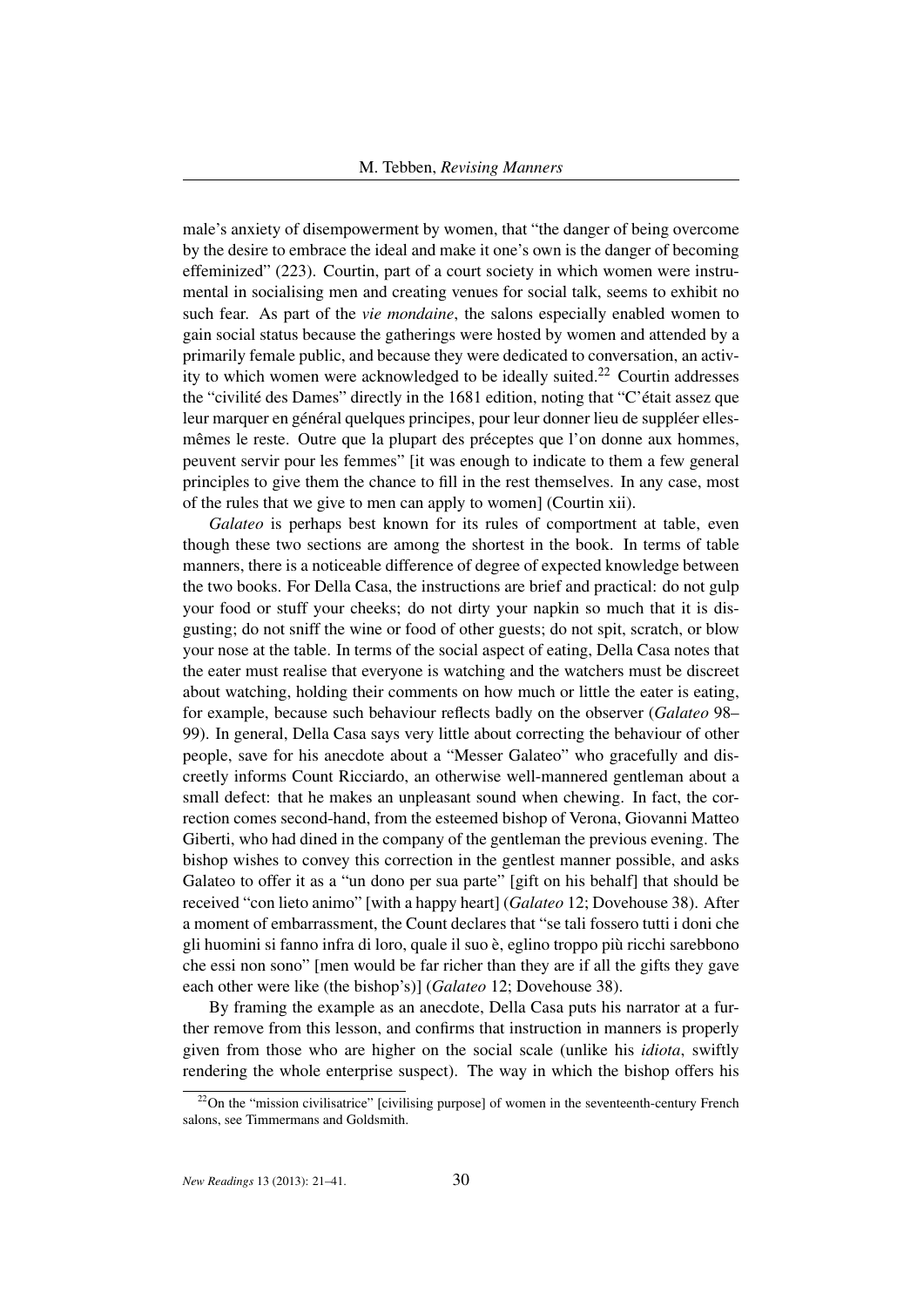advice demonstrates proper behaviour that seems innate rather than learned, just as it maintains the power dynamic between the two men. Concerning table manners, Della Casa's non-confrontational approach preserves the code of politeness, as it politely allows the guest to be impolite: those who observe bad behaviour in a fellow diner should "keep him unaware of their attention so as to let him continue unembarrassedly to embarrass them with his disgusting table manners" and therefore to reinforce their own social standing as polite diners (Berger 51). Seen another way, the polite diner instinctively controls his behaviour for the pleasure of others: "the diner does not derive pleasure from physical enjoyment, but rather from the satisfaction of putting other people at their ease and receiving from them a sign of acceptance amongst well-educated people" (Jeanneret 44). The clear implication is that good manners are not open to all but to a certain subset who can intuit these lessons and who therefore do not need a book of instruction in the first place. Courtin, by contrast, believes that it is better to "guérir les défauts de notre prochain que leur insulter" [correct the mistakes of our neighbors than to insult them] and that one must also give instruction in Christian morals to these students of manners "car autrement c'est semer des terres incultes" [because otherwise one is sowing uncultivated ground] (xiii, xiv).

In his section on table manners, Courtin follows Della Casa fairly closely, warning against stuffing one's mouth, wiping one's fingers on the bread, and making one's napkin too dirty. In order to avoid such "indecencies" he insists on the use of a fork for serving and eating, unlike Della Casa's narrator for whom forks were not yet in general use.<sup>23</sup> Courtin duplicates Della Casa in his objection to watching others eat but with a slightly different tone, declaring that "la table [est] un lieu où il faut donner une entière liberté" [the table (is) a place where one must offer complete freedom] and ensure others' pleasure (114). In Courtin's system (unclouded by a proxy narrator), the emphasis is on pleasing others rather than finding pleasure in their shortcomings. In general, Courtin's instructions are more extensive than in *Galateo*, and occasionally veer into Christian lessons, as when the diner is advised to take the lowest place at the table "selon l'Evangile" [as the Bible tells us] (107). Courtin also expects gastronomic literacy of his student: in the event that he might need to serve a superior, the diner must know how to carve and serve meat properly (108). The rules dictate that he should serve the best piece of meat to his social superior and should take the least desirable one for himself, and Courtin therefore discusses in detail the best parts of various animals. He offers directions for serving certain dishes the diner might encounter at well-heeled tables: roasted pigeons should be served whole; oranges served with meat should also be carved and served; the head is the best part of a cooked fish and fish should

<sup>23</sup>Forks were known but in limited use in sixteenth-century Europe. In the third volume of *Les Essais* in 1588, Michel de Montaigne noted in "De l'expérience" that he rarely used forks or spoons (III.xiii.480). English writer Thomas Coryate noted the unusual Italian practice of eating with a fork in his travel writing in 1608, a custom he adopted on his return to England. By the seventeenth century, the fork was common enough at the court of Louis XIV (1661–1715) that the king forbade its use in his presence (Braudel 206).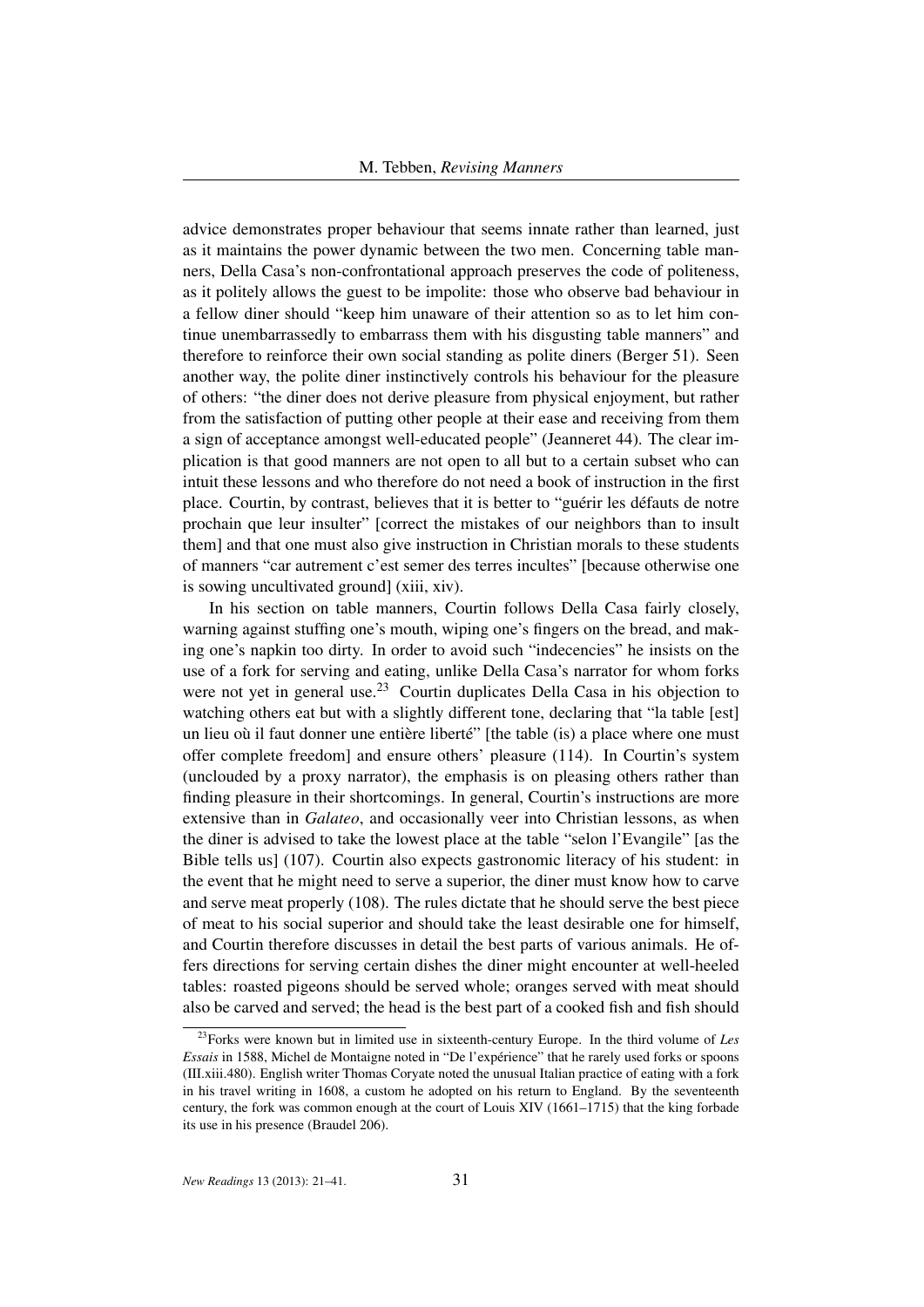be portioned with a fork, not a knife. These instructions may appear to be aimed at the kitchen staff, but they are meant for the diner in the age of the *service à la française* when all cooked dishes were served at once and diners served themselves and others from common platters. The change to *service à la russe* with individual portions plated in the kitchen did not occur until the early nineteenth century.<sup>24</sup>

Della Casa's *idiota* occasionally addresses his rules of behaviour to servants, a reflection of his marginal social status, but Courtin directs his lessons only to members of polite society. There is an underlying implication of service to one's peers, however, and Courtin's more refined student is expected to be accommodating and obliging to those in his circle. He must treat all visitors with respect, except those who are younger, of a lower rank, or servants (Courtin 134). Food preferences should not be aired, since they are "imaginary" and easily overcome if the diner could "n'aimer pas tant sa personne et ses appétits" [not love himself and his appetites so much] (Courtin 117). A well-mannered person must "prendre civilement tout ce que l'on vous présente, et si le dégoût en est naturellement invincible, comme il s'en rencontre en effet, il faut sans faire semblant de rien, laisser le morceau sur l'assiette et manger d'autre chose" [politely accept everything he is offered, and if he cannot overcome his distaste, as sometimes happens, he must leave the bit of food on the plate without making any sign of a problem and eat something else] (Courtin 117).

Berger illuminates the difference between these two approaches to table manners: emerging from the Middle Ages, the Renaissance construction of "home" was as a sanctuary from the violence outside: "an encastellated oasis of order and trust secure from the dangers lurking in the unpacified world outside the domus" (48). But with pacification of the outside threats, external perils enter the household in new forms, without the protective barrier of the "castle" walls: "hospitality and politeness become gestures of competition rather than of peace, functions of anxiety rather than of community, in the daily struggles of defensive self-representation" (48). Della Casa's narrator is still wrestling with the raw forms of domesticated competition and there is a sense that a guest at a dinner, for example, should keep a wary eye on those around the table who might disrupt his successful performance. By Courtin's time, there is a larger structure to preserve peace–court society–and diners are more eager to conform to this higher standard and belong to this structure than to compete with one another. The tone in *Galateo* is sometimes graphic and dismissive, emphasising that bad behaviour annoys or disgusts others. Advising that it is bad form to look inside your handkerchief after blowing your nose "come se perle o rubini ti dovessero esser discesi dal cèlabro" [as if pearls or rubies might have descended from your brain] the narrator declares that "sono stomachevoli modi ed atti a fare, non che altri ci ami, ma che, se alcuno ci amasse si disinnamori" [this is a disgusting habit which is not apt to make anyone love you,

<sup>&</sup>lt;sup>24</sup>The *service à la française* reached its peak of popularity at court tables in France in the mideighteenth century and gave way slowly to *service à la russe* after the French Revolution. Individual plated courses became the norm in restaurants by 1880 (Poulain & Neirinck 172).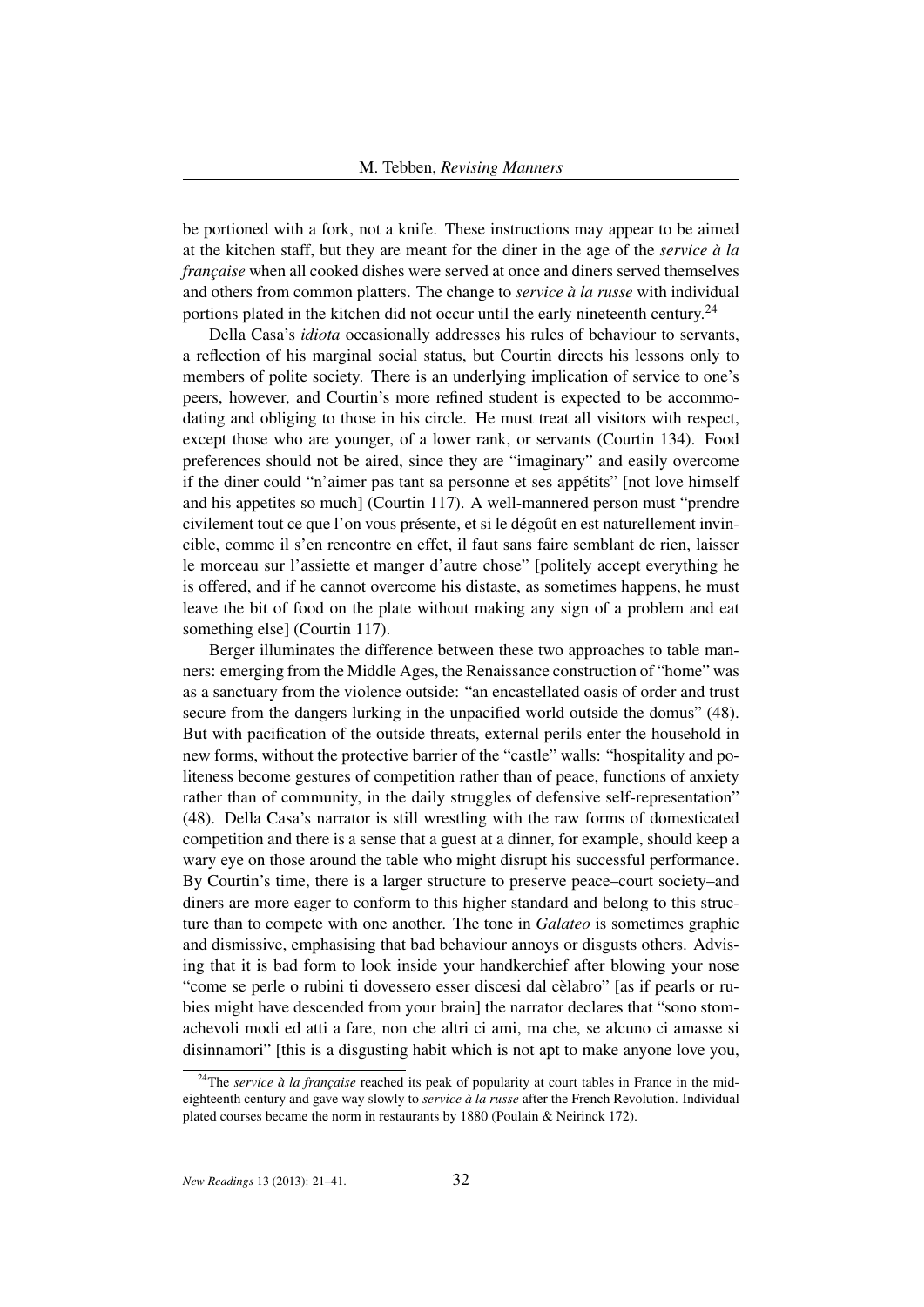but rather, if someone loved you already, he is likely to stop there and then] (*Galateo* 9; Dovehouse 35–36). Courtin is much more delicate and more concerned with shielding others than being judged by them: avoid blowing your nose in public, but if necessary, do it in a handkerchief while turning away from others and covering your face with the left hand, and never look inside the handkerchief (54).

Della Casa's construction of the "gentiluomo costumato" depends heavily on regulating the physical body, since the body is the visible demonstration of the "golden mean" of balance and proportion emphasised in the above-referenced "andare, stare, sedere" passage borrowed from Cicero (*Galateo* 79). The focus on the body is the "frutto di un codice che è del tutto esterno" [result of a code that is completely external] (Vanni 389), by which social rank is manifest externally. As Della Casa attempts a renovation of the "inner man" and shows that one's external image is a function of the inner self, he demonstrates the reflexive element of Renaissance self-fashioning: that one is not yet what one wants to become and that external forces are at play in the formation of one's ideal self.<sup>25</sup> In Della Casa, the difference between virtue and manners is between ascriptive and performative behavior, called *grazia* (inborn conduct) and *sprezzatura* (learned behavior) in the *Courtier* (Berger 181). The virtue/ascriptive pairing is therefore located in those of high birth and the manners/performative pairing is open to those who will adopt this behavior, those of whom Della Casa (behind his puppet narrator) is already suspicious. Elements of *grazia, misura* (balance)*,* and *armonia* (harmony) are set up in contrast to poor manners that invite the scorn ("odio e disprezzo") of others (*Galateo* 2). Where the *rozzo* (bumpkin) is inharmonious and deformed in the eyes of others, the proper gentleman has physical attributes–both dress and outward manners–that counteract rusticity in visible ways (Vanni 387). This possibility of performance for social advancement introduces social competition across classes. Courtin, by comparison, works within a context in which civility distinguishes man from animal, not man from lesser men. Good manners are linked to reason and are natural to "l'esprit humain" (Courtin xiii). He states openly that class or rank does not automatically confer *honnêteté* since "les grands n'étant véritablement grands aux yeux des sages, qu'autant qu'ils sont humbles et vertueux" [the great are not truly great in the eyes of wise men unless they are also humble and virtuous] (Courtin 8). It is a mark of virtue in Courtin to put others first "jusqu'à avoir de l'horreur pour tout ce qui peut fâcher ou désobliger quelqu'un" [to the point that one will not tolerate anything that might anger or inconvenience someone] (9).

*Honnêteté* for Courtin therefore requires education and training in complex social rules and practices as well as Christian moral codes, a transformation of the Ciceronian *paideia* from a "savoir encyclopédique" based in science to a "savoir mondain" or fluency with polite society (Bury 200). Emmanuel Bury uses examples from Jacques Du Bosc and Faret to show the transformation in the seventeenthcentury of *paideia*, formerly an education in letters to enable men to live well in every sense, here an education intended to perfect but not supplant the "natural" or

<sup>&</sup>lt;sup>25</sup>On reflexivity, see Correll.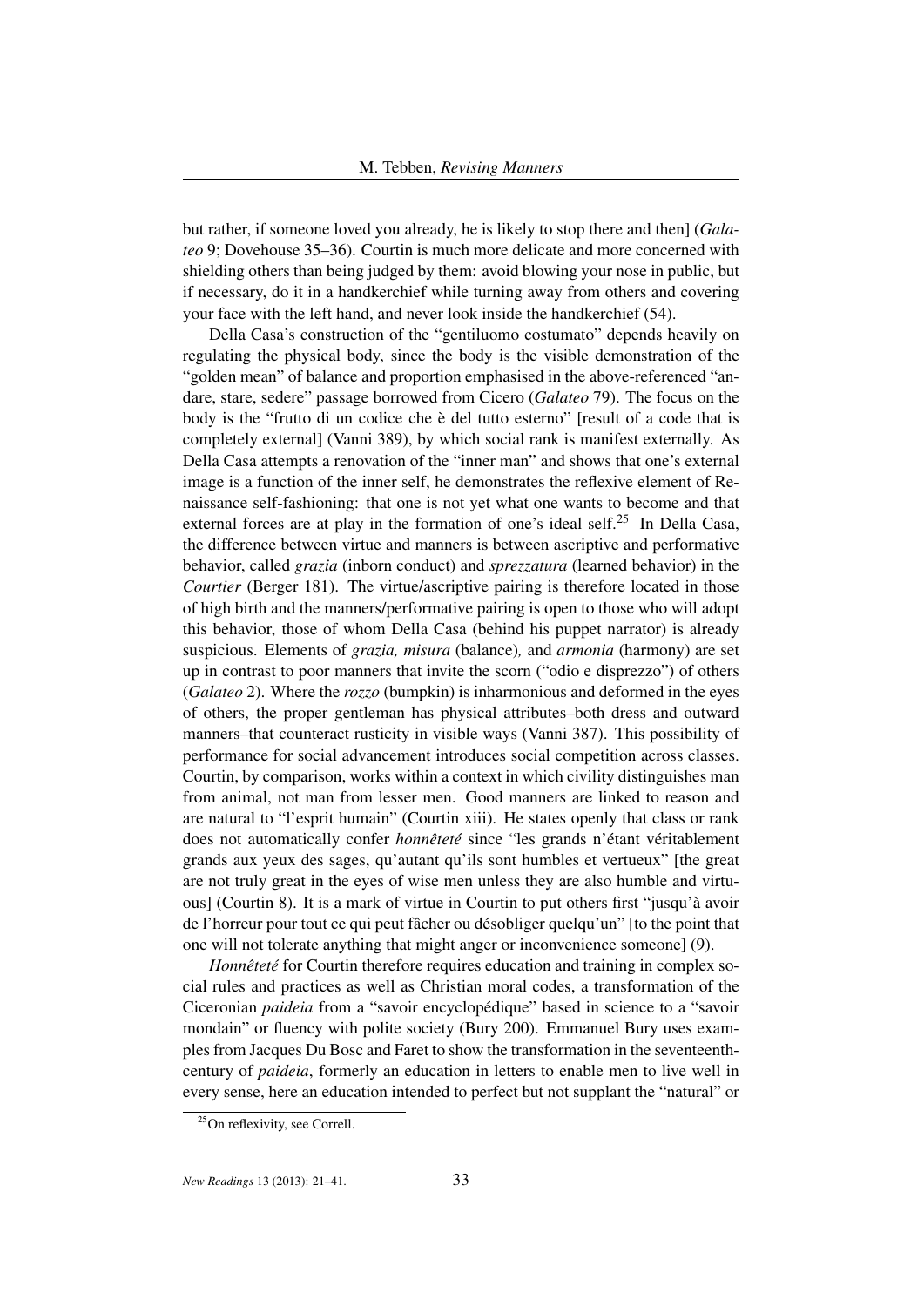innate.<sup>26</sup> This is an education with the goal of functioning at court, not education for the sake of reaching a humanistic ideal. For Courtin, there is nothing more *insupportable* than vanity and pride, nothing more pleasing than friendliness and submission, and modesty reigns over all. In Courtin's model *complaisance* or deference is required in all things, both exterior and interior. Clothes, furnishings, and servants must conform to one's standing "parce que ce sont autant de signes qui nous marquent" [because these are so many signs that define us] (Courtin 76). In addition, one's emotions must conform to those in one's circle and they must seem genuine; true *complaisance* requires the gentleman to "rapporter son intérieur et son extérieur à l'extérieur et l'intérieur de la personne qui a droit de l'exiger" [align his interior and his exterior to the exterior and interior of the person who has a right to demand it] (Courtin 70). There is no implication of competition among those who adopt polite behaviour in Courtin; rather, civility is owed to one's fellows. Bury sees this approach as "une des originalités les plus frappantes de la synthèse française: l'art de ne se piquer de rien, le refus de la distinction 'culturelle', qui repose en fait sur une véritable amnésie maîtrisée" [one of the most striking innovations in the French synthesis (of civility) [is] the art of never putting on airs, a refusal of 'cultural' distinctions, that in fact relies on an actual controlled amnesia]  $(200).^{27}$ 

Both Courtin and Della Casa endorse the concept of *sprezzatura*, but the two authors privilege the "natural" aspect of *sprezzatura* in different ways. For Courtin, those who are naturally graceful do not need an instruction book: practiced modesty and *honnêteté* are not equivalent to "la bonne grace ou d'un certain air et attrait qui est comme naturel dans les actions de certaines personnes" [the pure grace or a certain air and aspect that seems natural in some people's actions] (1). The *Nouveau traité* is not meant for those who already possess this "grace" (*grazia*) but for those who will learn to be graceful in a complex social system while appearing natural (a variation of *sprezzatura*). In *Galateo*, honour is no longer natural or hereditary (or constant); it must be continually performed and maintained against judgment since Della Casa's student no longer inhabits the feudal castle of honour (with *grazia*) but the dangerous battlefield/marketplace/theater of self-fashioning performance (of *sprezzatura*). Jorge Arditi confirms that Della Casa's student seeks not grace but honour, "a far more appropriate word to denote the quality bestowed by anyone other than a prince" and one that corresponds to Della Casa's system

 $^{26}$ In Du Bosc, "toute la réflexion est centrée sur une conception du naturel qu'il s'agit de perfectionner grâce aux lumières de l'éducation" [the entire text is focused on a notion of the natural that must be perfected by the enlightenment of education] (Bury 203). For Faret, the humanist model on which seventeenth-century notions of *honnêteté* are based "tient à la fois au modèle aristocratique du gentilhomme, où le naturel et l'inné sont premiers, mais elle doit aussi beaucoup à toute une réflexion traditionnelle sur le bon et le mauvais usage de la science" [follows at once the aristocratic model of the gentleman in which the natural and the innate are primary, but also is indebted to traditional thinking on the good and bad use of science] (Bury 200).

<sup>&</sup>lt;sup>27"</sup>The phrase "se piquer de rien" comes from La Rochefoucauld; in *Les Maximes* the expression refers to the *honnête homme*'s ability to avoid pedantry in salon conversation and to regulate his own knowledge for the group's sake (Bury 192).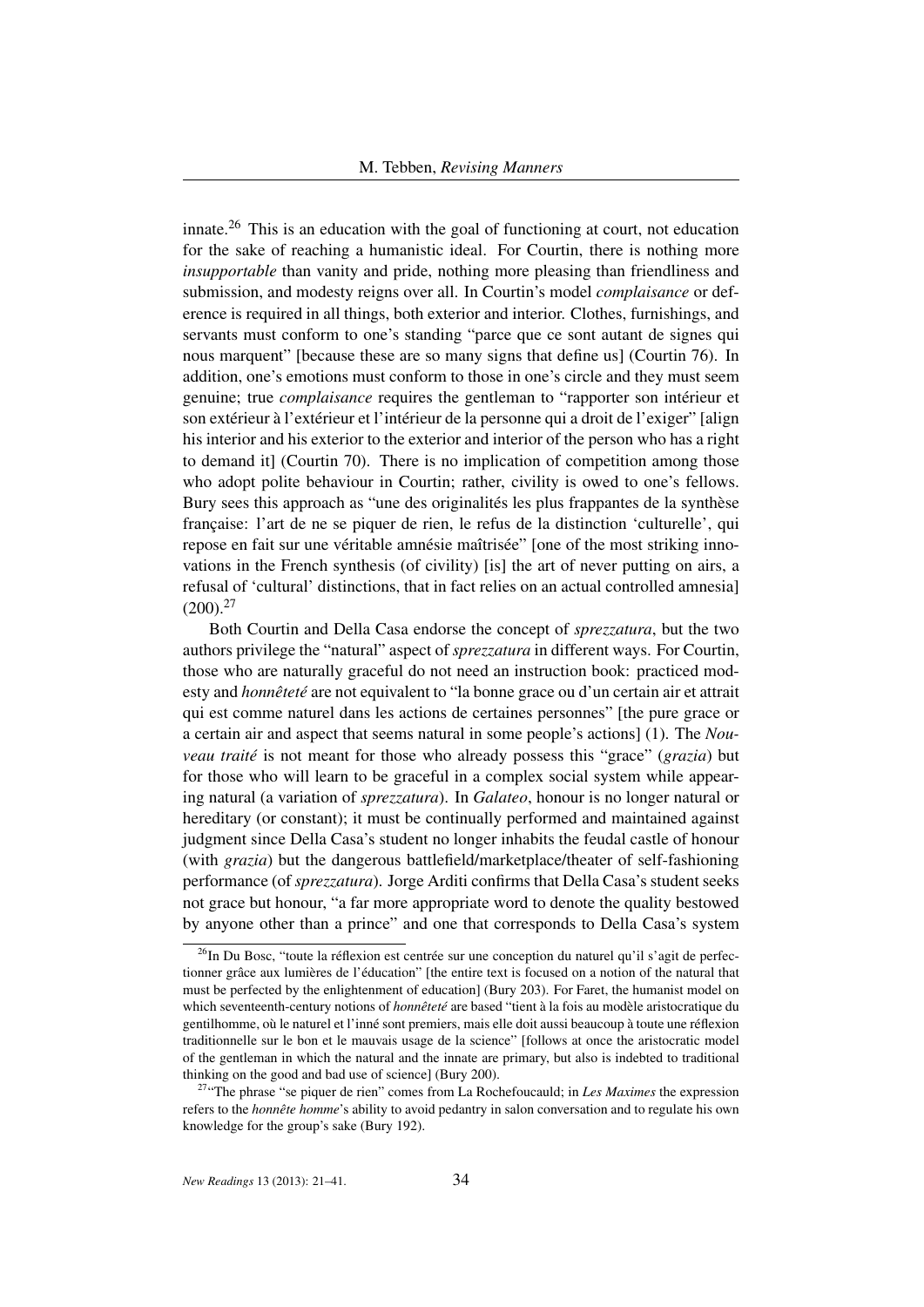in which "the instruction is to honour one's superior and to accept and cherish the honour that comes in return" (119). Reason and nature in *Galateo* are trumped by *l'usanza* (practice) and *il maestro costume* (dominant customs), both cultural forces (Berger 206).

Della Casa's book highlights service to fellow citizens and the state, encourages the reader to adapt to the customs of the region in terms of beard and hair length, and "conviensi fare dell'altrui voglia suo piacere, dove non ne segua danno o vergogna; ed in ciò fare sempre e dire più tosto a senno d'altri che a suo" [if there is no danger of harm or shame, one should make other people's desires one's own and do and say rather what others like to hear than what you yourself like] (*Galateo* 22; Dovehouse 45). Even *grazia* becomes a practical art: "Il concetto di 'grazia' (un abile *display* di virtù e qualità), pur rientrando nell'ambito dell'estetica, assume un aspetto pratico" [the concept of "grazia" (an adept display of virtue and status), though it enters into the realm of esthetics, takes on a practical aspect] (Falvo 133). But these conceits are not believable since they are spoken by the narrator who is performed, not the gentleman performer. Many of Della Casa's instructions speak out against demonstrations of individual prowess in these simplistic ways because he is critical of this new form of learned politeness. Della Casa's narrator claims that he is not concerned with "vice and virtue" but only with manners, "men's errors and not their sins" (*Galateo* 32; Dovehouse 54) but this is part of the ruse constructed by the author. Instead of teaching "virtù" to the young gentleman, *Galateo* offers "cosa molto a virtù somigliante" [something very similar to virtue] (*Galateo* 1; Dovehouse 32), and seeks to teach "pleasant and polite manners" that will inspire "la benevolenza di coloro co'quali noi viviamo" [the benevolence of those with whom we live] (*Galateo* 1; Dovehouse 32). The *idiota* narrator wholeheartedly endorses the *vita civile*, but Eduardo Saccone notes that the instruction to please others above all rings false for a man of the church who cannot possibly equate "l'accoglimento e il riconoscimento da parte della 'brigata' che assicura o costituisce la via al successo" [the acceptance and recognition from the 'troupe' that ensures or establishes the path to success] with the ecclesiastical goal of virtue, the "salute dell'anima" [salvation of the soul] (136).

For his part, Courtin instructs his reader to follow custom, but even this imitation must be natural lest it be unsuccessful and even insulting: if one's words or actions seem to surpass one's natural talents "la contrainte et l'irregularité paroissent aussitôt et l'amour que l'on a pour la simplicité y fait trouver une indécence qui rebute et qui choque" [strain and inconsistency soon appear and the love that one has for simplicity reveals a coarseness that is shocking and repellent] (13). In sum, "la civilité doit être, comme nous avons déjà dit, toute libre, toute naturelle, et nullement façonnière" [civility must be, as we have already said, completely free, completely natural, and in no way showy] (Courtin 260). However, at the court of the Sun King behaviour is often counter to nature and in fact highly constructed. This is the challenge of the French court: acting natural in the most unnatural situations, being well-educated in this realm without showing one's learning. Della Casa's narrator does not shy away from brusque admonitions: don't sneeze loudly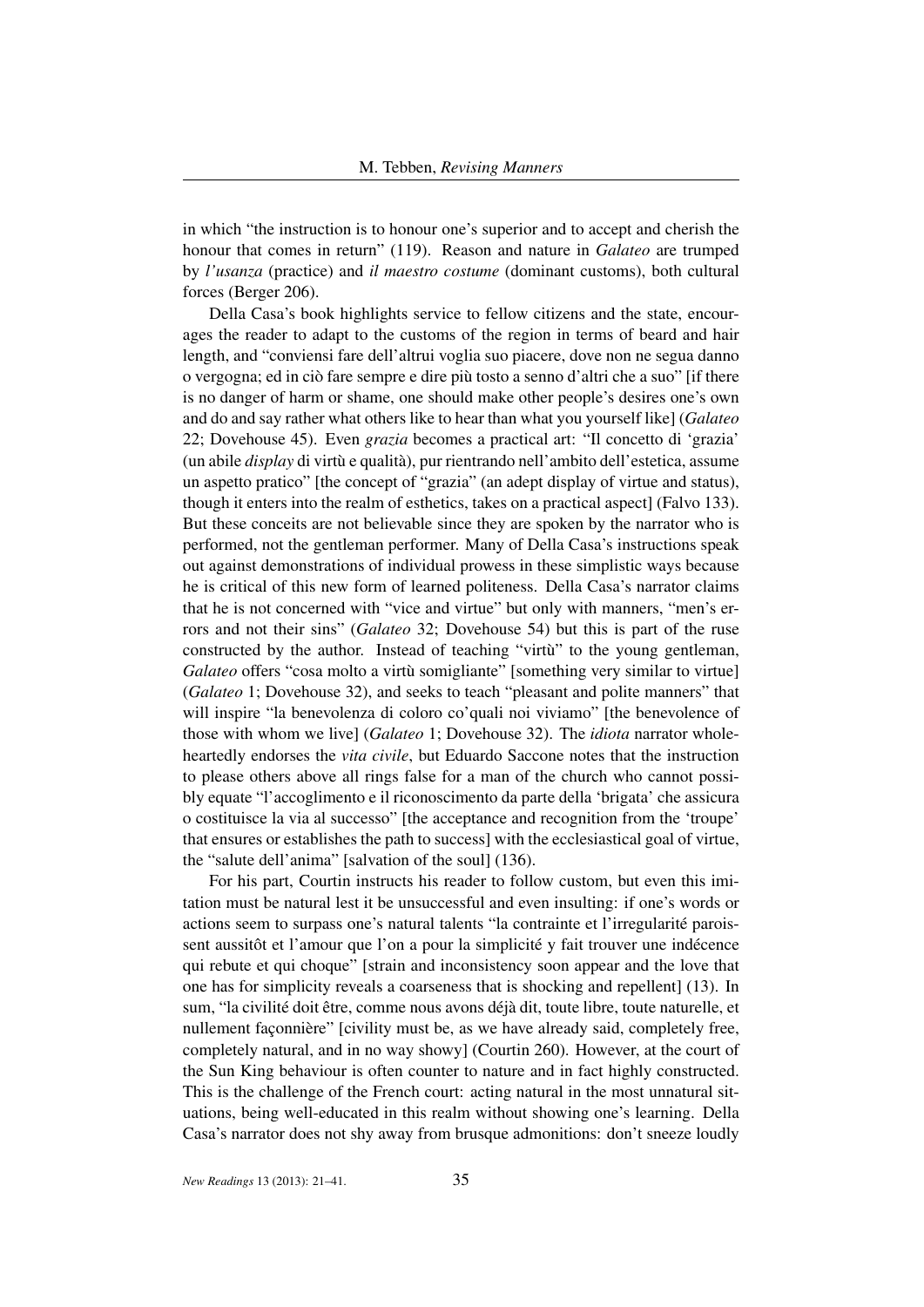or spray people with your cough or sneeze, don't yawn because it makes others yawn, keep your hands where they can be seen. The aspiring French gentleman learns other kinds of rules from Courtin: when a superior sneezes in your presence, rather than say "Dieu vous assiste (God bless you)" out loud, you must "se découvrir, et faire une profonde révérence, faisant ce souhait intérieurement" [remove your hat and bow low before them, saying the wish silently to yourself] (57). When eating, do everything possible to please your host and remain unobtrusive, but if the food is too hot and burns your mouth (and only as a last resort), put your plate near your mouth, cover your mouth with your hand, spit the food out, beckon for a servant and hand the plate to him (120). When choosing a seat at a salon in someone's home, be mindful of the hierarchy of chairs: the *fauteuil* (upholstered chair) is for the highest rank, the armchair is next highest, and the folding chair last. Above all, never sit on the bed (52). If *honnêteté* is the whole of the gentleman's behavior, the proper term for the elegance of style that makes the ridiculous natural might be called *finesse*. Performing with *honnêteté* in these situations combines education and natural grace with a tolerance for the absurd, the *finesse* that goes a step beyond *sprezzatura*.

Elias clarifies the role that the seventeenth-century French court plays in shaping Courtin's rulebook, noting that Courtin "spoke from a court society which was consolidated to the highest degree–the court society of Louis XIV" (85). Various sections of the *Nouveau traité* give information on forms of address for the King, Queen, and other members of the court; how to knock on a door at court (scratch with the little finger); and protocol when walking (always stop and let the King, Queen, Dauphin and any royal children pass). Elias suggests that a continuous amplification of social rules for civilisation resulted in the more elaborate rules found in Courtin (58–59). There is certainly a higher register of courtesy in Courtin–less talk of disgusting habits and a refinement of already refined manners. The rules are more numerous and more detailed: in fine company it is "malséant de faire certaines grimaces d'habitude: rouler la langue dans la bouche, de se mordre les lèvres, de se relever la moustache, de s'arracher le poil, de cligner les yeux, de se frotter les mains de joie, de se faire craquer les doigts en se les tirant l'un après l'autre, de se gratter, de hausser les épaules" [impolite to make certain habitual facial expressions, to roll one's tongue, to bite one's lips, to lift up one's mustache, to pull out hairs, to blink one's eyes, to rub together one's hands with joy, to crack one's fingers by pulling on them one after the other, to scratch oneself, to shrug one's shoulders] (Courtin 56).

Della Casa's narrator counsels his reader that it is improper to point out something disgusting by saying "Deh sentite, di grazia, come questo pute" [Now Sir, please smell how this stinks] and proper to say "Non lo fiutate perciocché pute" [Don't smell this because it stinks] (*Galateo* 8; Dovehouse 34). Courtin's advice, at a remove from such base behavior, draws a connection between corporeal actions (spitting, scratching, sneezing) and animality. In Courtin's more philosophical mode, reason dictates that "plus nous nous éloignons de la manière des bêtes, plus nous nous approchons de la perfection, où l'homme tend par un principe na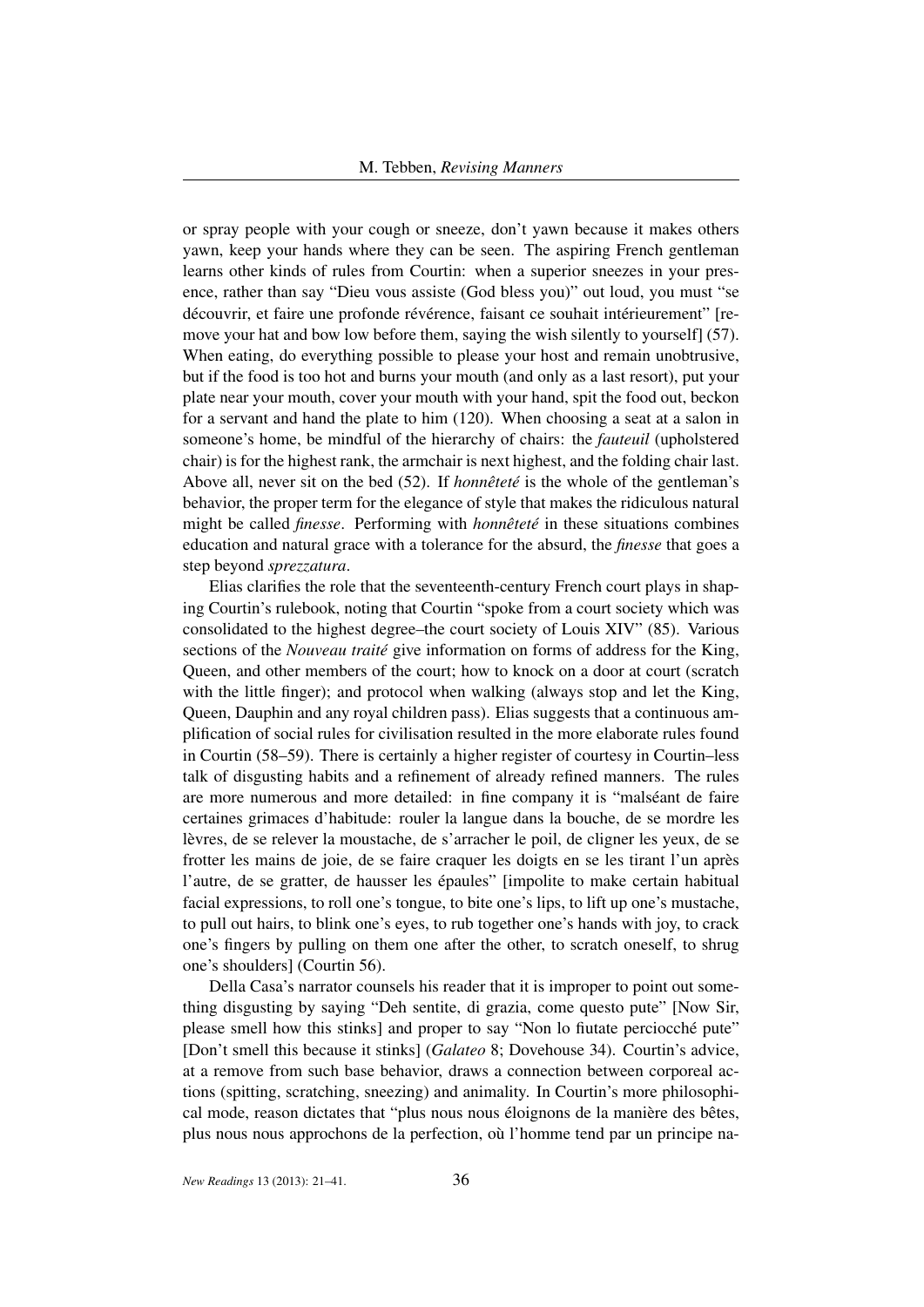turel" [the more we distance ourselves from beastly behavior, the closer we get to perfection, a state toward which man naturally tends] (14). We may still need to sneeze, cough, or spit, but as humans we must do so "le plus honnêtement, c'est à dire le moins approchant des bêtes qu'il est possible" [in the most refined way, that is the least like animals as possible] (Courtin 15). Della Casa's narrator has a lower standard: "diciamo che i modi piacevoli sono quelli che porgon diletto o almeno non recano noia ad alcuno de' sentimenti, né all'appetito né all'imaginazion di coloro co' quali noi usiamo" [pleasant manners are those which delight or at least do not irritate any of the senses, the desires, or the imagination of those with whom we are dealing] (*Galateo* 75; Dovehouse 86). The evolution of manners evidenced by Courtin seems to confirm Elias's claim that in earlier stages of development, bad or revolting behaviour provoked weaker reactions than in later stages: "This behavior was not regarded as a 'pathological anomaly' or a 'perversion' but rather as an offense against tact, courtesy, or good form" (121). Courtin's *gentilhomme* clearly exists in a context that is more sensitive to disgust, more reactive to "animal" behavior, as compared to Della Casa in terms of the number of explicit mentions of base behaviour and the manner in which such behaviour is addressed. Della Casa's *idiota* views such offenses as fairly minor, while Courtin suggests that these same faults may be "perversions" of the naturally graceful *esprit humain*. Grassi confirms that civility in the *Nouveau traité* "n'est plus le souci d'un élite, besoin momantané d'un courtisan ou d'un homme de salon, elle est le devoir de l'homme 'du monde' dans son universalité: être poli, c'est tout simplement assurer son salut" [is no longer the concern of an elite, the momentary need of a courtier or a salon member, it is the obligation of the "civilised man" in his entirety: to be polite is quite simply to guarantee his salvation] (33).

A comparison of Courtin's *Nouveau traîté de la civilité* with his ostensible model, Della Casa's *Galateo*, reveals that the courtesy book rests on a different foundation in seventeenth-century France. Grassi notes that Courtin's style is distinct from his Italian predecessors: "Rompant avec la technique du dialogue platonicien, chère au *Livre de courtisan*, ou avec l'entretien (dialogue) fictif de style parfois métaphorique propre au *Galatée*, Courtin fait là encore oeuvre de synthèse et d'innovation" [Breaking with the technique of Platonic dialogue, so dear to the *Book of the Courtier*, or with the fictional dialogue and sometimes metaphorical style embodied by *Galateo*, Courtin creates here a work of synthesis and innovation] (31). Della Casa constructed his manual on a deliberately false claim–that manners can be taught–but one that he pursues with admirable literary gusto. Lacking the doubled perspective offered by Della Casa's own voice and his *idiota* narrator, Courtin's rulebook is straightforward and somewhat naïvely pledged; the silliness and ephemerality of some of these rules is never called into question. Even at points of direct imitation, Courtin is somber where Della Casa is playful. To counsel against removing ashes from food by blowing on it before serving it, Della Casa uses the memorable idiom "mai vento non fu senza acqua" [there was never wind without rain] (*Galateo* 14; Dovehouse 39). In Courtin's hands, what was poetic becomes a lifeless directive: "Si vous serviez quelque chose où il y eût de la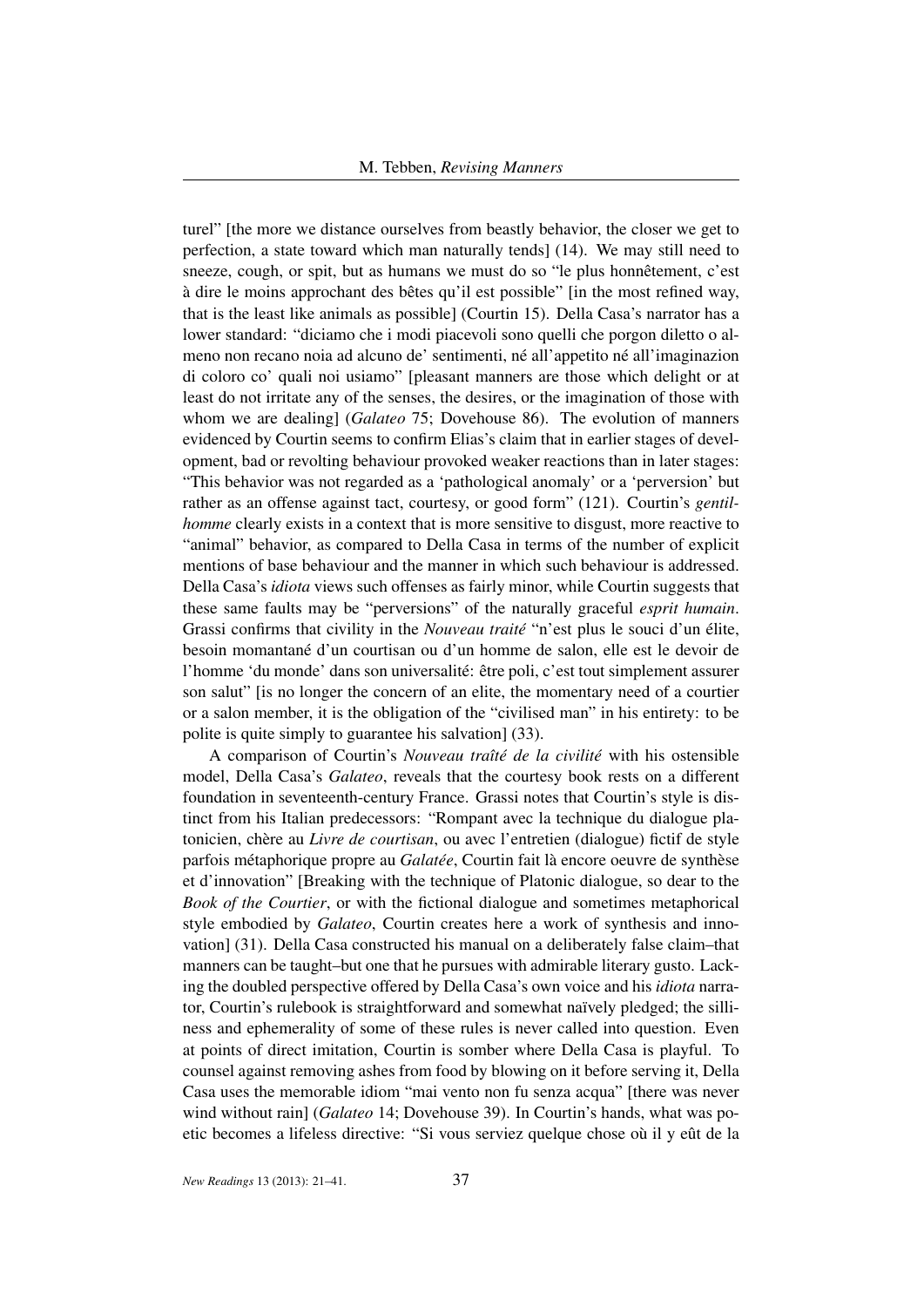cendre, comme quelquefois sur des truffes, il ne faut jamais souffler dessus, mais il faut les nettoyer avec le couteau, le souffle de la bouche dégoutant quelquefois les personnes: outre que cela jette la cendre sur la table" [If you are serving something that might have ashes on it, as sometimes happens with truffles, you must never blow on them but clean them with a knife, since the breath from one's mouth sometimes disgusts others, besides which it spreads ashes on the table] (Courtin 116).<sup>28</sup> Considering only the quantity and complexity of the rules, the French version may seem more sophisticated, but the uncritical acceptance of these societal rules makes it duller and more simplistic by comparison. Courtin seems acclimated to the froth of high society and his text lacks the weight of subtly posed questions about the validity of this endeavor brought by Della Casa's phantom hand.

There is, of course, a reason for Courtin's perfunctory style: the source of the fashions that dictate these rules is the court. If the student of proper behaviour has no access to court, says Courtin, he must find someone familiar with the court and follow that model, but the focus never leaves court society. Unlike Della Casa's civil society, where there is some fluidity in codes of conduct and performance, for Courtin's *gentilhomme* potential social standing exists only through the customs of the court and those connected to it. Seen as a successor to Faret as a book of flattery and a means of "social arrivisme", Courtin wrote the *Nouveau traité* in a context of royal centrality that "had attained, among the higher classes, the same sort of solidity that *ecclesias* possessed for the men and women of the Middle Ages" (Arditi 133). What seems absurd to modern-day readers was necessary to social success then, since royal centrality "opened or foreclosed channels of status and power" (Arditi 134). Conformity was required; mockery of these practices, even secondhand, did not enter into the equation. The shadow of Louis XIV as absolute monarch even falls across Courtin's pages as he swears allegiance to fashion, "sous cette maîtresse absolue qu'il faut faire ployer la raison" [this absolute mistress to which reason must bend] unless one intends to abandon civil society (72). Courtin subsumes individuality and reason to fashion, in spite of his appeal to Christian values throughout the book, a sign that he is wholly invested in the sentiment of his age.<sup>29</sup> The *finesse* that is required of an *honnête homme* adds a layer of effort to the Italian *sprezzatura*, even as it insists that the effort appear natural.

In Della Casa, *sprezzatura* means to appear naturally graceful; for Courtin, *honnêteté* means to be remarked by others and *finesse* means to adhere to others' arcane and confining social rules. Della Casa's concept of beauty from a classical standard depends on unity and consistency of act and person, on an individual level that then interacts with a larger system. The modern example, the *idiota* himself, is not a model but a counterexample; the true model for excellent manners is the gracious and forthright bishop Giberti whose presence is merely suggested

<sup>&</sup>lt;sup>28</sup>In Della Casa, the cooked food is a pear. Du Hamel removes this instruction entirely, calling it and similar passages "peu utiles (of little use)" (193).

 $29$ Courtin does allow that Christian morals will allow those with the proper sense of "judgment" and wisdom" to temper fashion with modesty, but he admits that the two systems of behaviour are paradoxical (74).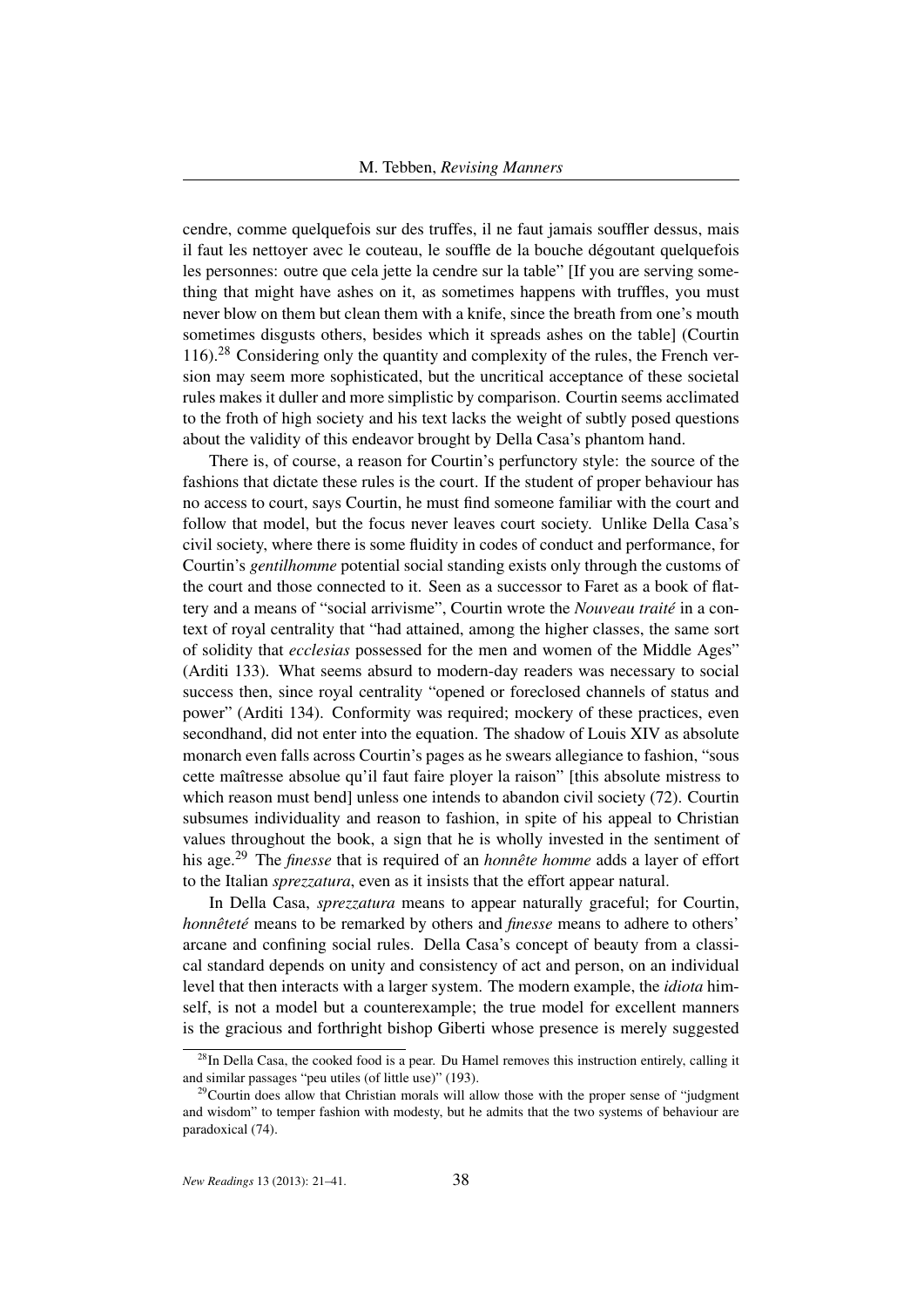in an earlier section, and who would, of course, never need a book of manners himself. The *idiota* fails at *sprezzatura* and his task of teaching good behaviour because manners cannot be learned; ultimately there can be no *sprezzatura* without *grazia*. *Sprezzatura* by a non-noble is unthinkable to Della Casa, unperformable and certainly impossible to write. From this perspective, Della Casa seems to show that bad behaviour is not merely unfortunate but perverse (counter to reason) in those outside the pre-defined polite class, the reason he makes such a spectacle of vulgarity in *Galateo* and the reason he keeps such a rhetorical distance from it. There is an evolution in complexity of manners from Della Casa to Courtin, but in terms of imitation Courtin has remodeled the *idiota*'s rules, not those (in fact, unwritten) of the true gentleman. Della Casa's complex stylistic approach to *Galateo*, *scherzo* or not, makes the doubled text impervious to replication even if the literal content was fertile territory for imitators. The art of graceful manners performed by Della Casa's ideal gentleman remains unwritten. A rereading of *Galateo* as an imperfectly imitated text reinforces its literary importance, just as Cox's rereading of Torquato Tasso's *Malpiglio* as a successor to Castiglione's *Courtier* "with due attention to its rhetorical structure...and to the delicate web of allusions around which its meaning is spun" ("Tasso" 918) reveals it as a statement about the changed environment in which this courtier acts, far removed from Castiglione's "perfect courtier". Similarly, Della Casa's narrative game betrays a profound cynicism about the value of a book of manners for the gentleman in the changing environment of late Renaissance Italian civil society. *Galateo* is not, ultimately, an amusing book of pre-modern manners, a bumpkin's guide to high society; it is instead a complex and faintly melancholy effort to sanctify the past and preserve for a small circle of initiates the image not of the perfect courtier but of the perfect (and extinct) *vita nobile*. 30

## Works Cited

- Arditi, Jorge. *A Genealogy of Manners: Transformations of Social Relations in France and England from the Fourteenth to the Eighteenth Century*. Chicago: U of Chicago P, 1998. Print.
- Berger, Harry, Jr. *The Absence of Grace: Sprezzatura and Suspicion in Two Renaissance Courtesy Books*. Stanford: Stanford UP, 2000. Print.
- Braudel, Fernand. *The Structures of Everyday Life*. Berkeley: U of California P, 1981. Print.
- Burke, Peter. *The Fortunes of the Courtier: The European Reception of Castiglione's Cortegiano*. University Park: Pennsylvania State UP, 1996. Print.
- Bury, Emmanuel. "A la recherche d'une synthèse française de la civilité: L'Honnêteté et ses sources." *Pour une histoire des traités de savoir-vivre en Europe*. Ed.

 $30I$  am grateful to the readers of an earlier draft of this article for their invaluable suggestions, particularly with regard to Della Casa and his literary context.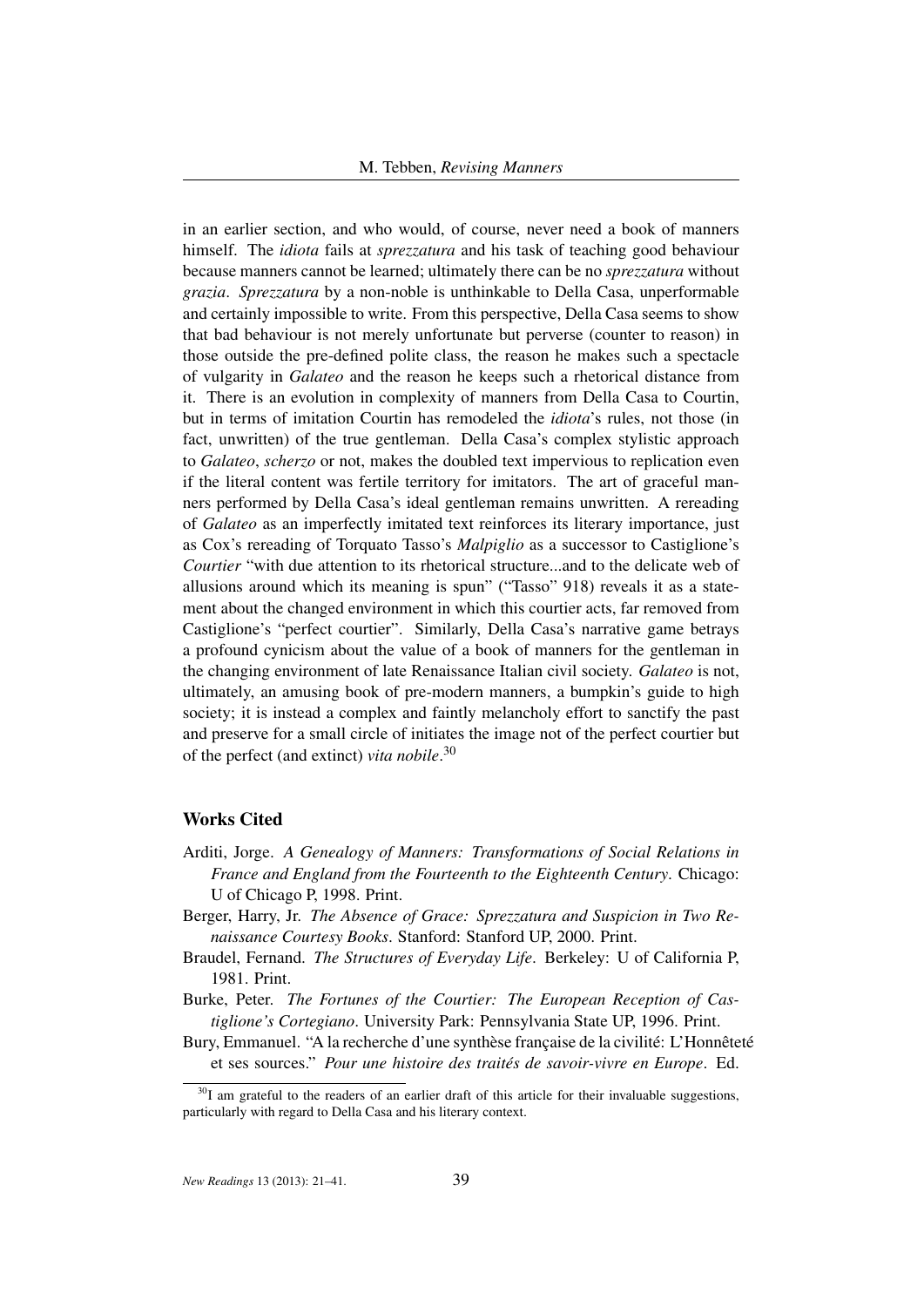Alain Montandon. Clermont-Ferrand: Presses Université Blaise Pascal, 1994. 179–214. Print.

- Correll, Barbara. *The End of Conduct: Grobianus and the Renaissance Text of the Subject.* Ithaca: Cornell UP, 1996. Print.
- Courtin, Antoine de. *Nouveau traité de la civilité qui se pratique en France parmi les honnestes gens*. Paris: Hélie Josset, 1681. Print.
- Cox, Virginia. *The Renaissance Dialogue: Literary Dialogue in its Social and Political Contexts, Castiglione to Galileo*. Cambridge: Cambridge UP, 1992. Print.
- —. "Tasso's *Malpiglio overo de la corte: The Courtier* Revisited." *Modern Language Review* 90.4 (1995): 897–918. Print.
- Curtin, Michael. "A Question of Manners: Status and Gender in Etiquette and Courtesy." *The Journal of Modern History* 57.3 (1985): 395–423. Print.
- Della Casa, Giovanni. *Galatée ou l'Art de Plaire Dans la Conversation*. Trans. Jean-Baptiste Du Hamel. Paris: René Guignard, 1666. Print.
- —. *Galateo, Ovvero Trattato de' Costumi e Modi che si debbono tenere o schifare nella comune conversatione*. 1558. Introd. and notes by Saverio Orlando. Rome: Garzanti, 1988. Print.
- —. *Galateo: A Renaissance Treatise on Manners*. Trans., intro., and notes, Konrad Eisenbichler and Kenneth R. Bartlett. 3rd ed. Toronto: Center for Reformation and Renaissance Studies, 1994. Print.
- Du Bellay, Joachim. *La Deffence et illustration de la langue francoise*. 1549. Paris: Bordas, 1972. Print.
- Elias, Norbert. *The Civilizing Process.* Trans. Edmund Jephcott. Ed. Eric Dunning, Johan Goudsblom, and Stephen Mennell. Oxford: Blackwell, 2000. Print.
- Falvo, Giuseppe. "Il *Galateo e le Rime* di Giovanni Della Casa." *Italian Culture* 9 (1991): 129–38. Print.
- Goldsmith, Elizabeth. *Exclusive Conversations: The Art of Interaction in Seventeenth-Century France*. Philadelphia: U of Pennsylvania P, 1988. Print.
- Grassi, Marie-Claire. Introduction. *Nouveau traité de la civilité qui se pratique en France parmi les honnêtes gens*. By Antoine de Courtin. Saint-Etienne: Publications de l'Université de Saint-Etienne, 1998. Print.
- Hainsworth, Peter, and David Robey, eds. *The Oxford Companion to Italian Literature*. Oxford: Oxford UP, 2002.
- Jeanneret, Michel. *A Feast of Words: Banquets and Table Talk in the Renaissance*. Chicago: U of Chicago P, 1991. Print.
- Magendie, Maurice. *La Politesse mondaine*. Paris: PUF, 1925. Print.
- Montaigne, Michel de. *Les Essais*. 5th ed. Paris: Angelier, 1588. Print.
- Poulain, Jean-Pierre, and Edmond Neirinck. *Histoire de la cuisine et des cuisiniers*. 5th ed. Paris: Delagrave, 2004. Print.
- Quondam, Amedeo, ed. *Giovanni Della Casa: Un Seminario Per Il Centenario*. Rome: Bulzoni, 2006. Print.